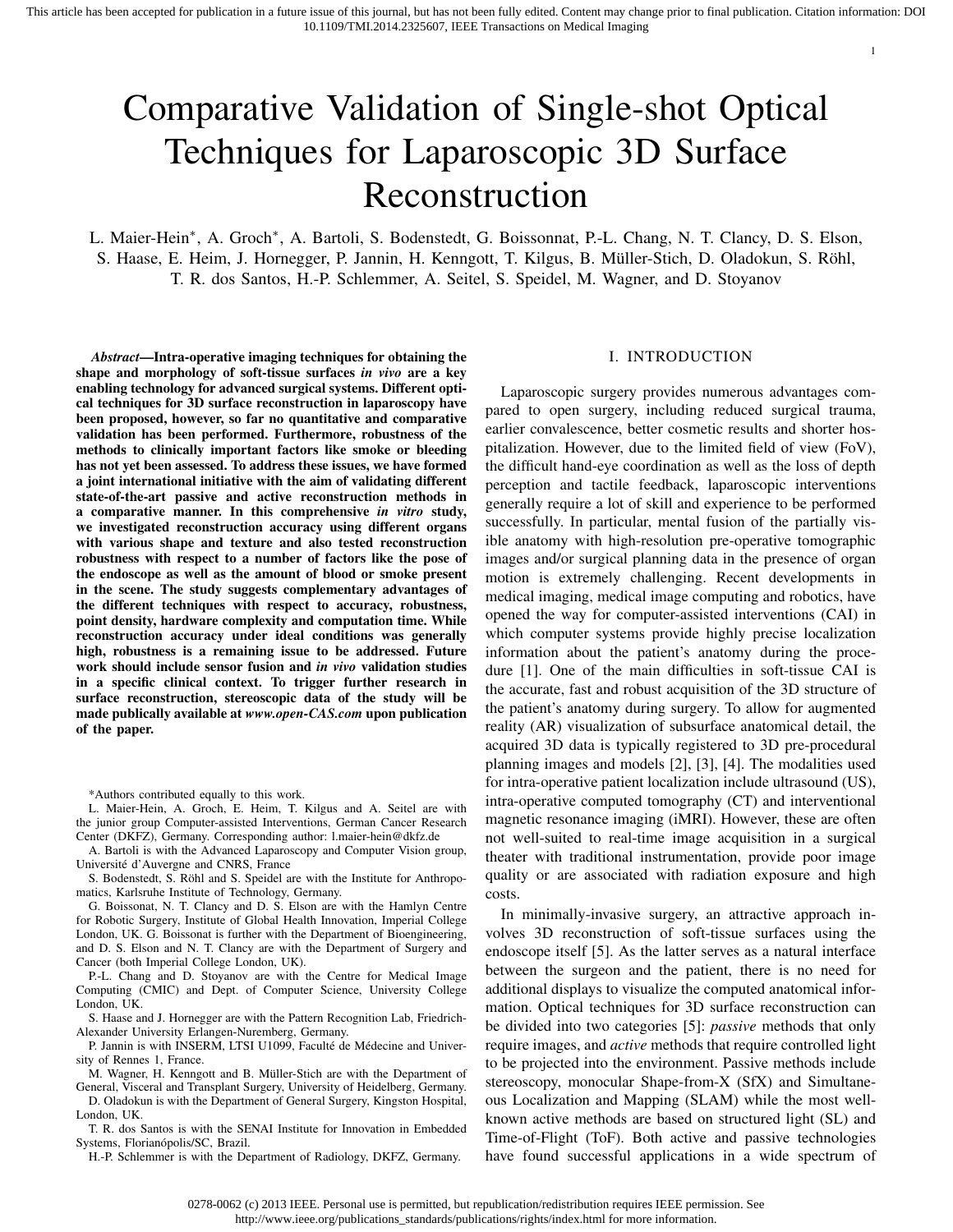fields including domestic and industrial robotics, as well as the film and games industries, but have only recently been applied in minimally-invasive surgery. Reconstruction of the patient anatomy, however, poses several specific challenges. First, reconstruction algorithms face a *dynamic* and *deformable* environment. Second, tissue may have *homogeneous texture* making automatic salient feature detection and matching, which is required by most passive techniques, difficult. Finally, reconstruction methods must prove to be robust despite complex illumination featuring *specular highlights*, *smoke* and *blood* as well as surgical instruments that occlude and manipulate the patient anatomy.

So far, quantitative validation of the different reconstruction methods has typically been performed under (close to) ideal conditions using simulated data [6], [7], [8] and phantom models with known ground truth geometry and motion characteristics [6], [9], [10], [11] or with ground truth data obtained by scanning techniques [6], [8], [9], [10], [11], [12], [13]. Although crucial for clinical application, robustness to factors like smoke or bleeding, has not yet been assessed. Furthermore, the different techniques and methods have generally been validated on different data, making comparison of reconstruction results impossible. In response to this, we have formed a joint international initiative with leading institutions in the field to (1) assess the accuracy and robustness of stateof-the-art surface reconstruction methods in a comparative manner and (2) to provide a publically available data set for assessing current and future reconstruction algorithms according to a common protocol. Our focus is on *single-shot techniques*, i.e. methods that do not require movement of the endoscope, namely stereoscopy, SL and ToF. These techniques were tested on the same objects under identical conditions with CT data serving as reference. To characterize the strengths and weaknesses of each technique, we investigated reconstruction accuracy in a comprehensive *in vitro* study, involving different organs with various shape and texture and also tested reconstruction robustness with respect to the pose of the endoscope and the amount of blood or smoke present in the scene. To ensure reproducibility of our results, we applied a previously published model for defining and reporting reference-based validation protocols in medical image computing [14].

The remaining part of this paper is structured as follows: Section II reviews all the surface reconstruction methods used in this study. Section III describes the validation methodology in detail. Next, the study results are presented in sec. IV, followed by a discussion of our findings and perspectives on future work in sec. V. Finally, sec. VI provides a conclusion.

## II. 3D RECONSTRUCTION METHODS

This section briefly reviews the basic working principle of the different 3D reconstruction methods investigated in this study.

## *A. Stereoscopy*

Stereo reconstruction is one of the most established optical techniques for recovering the shape of an object. It can be broken down into the following steps: (1) camera calibration from images, (2) acquisition of two images of the scene, (3) establishing stereo correspondences of points in the images and (4) structure triangulation using the known geometric properties of the cameras.

Based on a PubMed search and a recent review article on optical surface reconstruction in surgery [5] we decided to include stereo algorithms designed for laparoscopy and published within the last four years.

*Stereo-KIT:* The first stereo reconstruction technique, developed at Karlsruhe Institute of Technology (KIT), is based on a modified version [8] of the Hybrid Recursive Matching (HRM) algorithm [15]. The method uses spatial and temporal information to recursively generate a dense disparity map with subpixel precision in real-time. As input, the rectified and undistorted images from the calibrated stereo endoscope, the disparity image from the previous time step and the already calculated disparities from the current time step are required. In a two-stage process, the block recursion and the pixel recursion, a new disparity value is calculated for the current pixel by evaluating potential correspondence candidates. While the block recursion ensures a smooth disparity distribution especially in textureless regions, the pixel recursion introduces new values in regions of discontinuity. In a post-processing step, disparity correction including specular highlights and bilateral smoothing is performed. The disparity image is then used to calculate the 3D coordinates of the image points with a standard triangulation method. To achieve real-time, the components of the workflow have been ported to the graphics processing unit (GPU). A detailed description of the algorithm can be found in [8].

*Stereo-UCL:* The second stereo reconstruction technique, developed at University College London (UCL), is based on seed propagation and was presented recently [13], [16]. The method initially recovers a sparse set of matches (*seed points*) across the stereoscopic images using a feature-based technique described in [17]. It applies commonly used image features [18] implemented in the OpenCV library<sup>1</sup> though any detection and matching approach (cf. e.g. [19]) can be used just as effectively. The seed points are then processed to generate a semi-dense disparity map by exploiting the fact that points in the neighborhood of an already assigned pixel should correspond to a pixel close to that point's corresponding pixel. The propagation algorithm works using a priority queue structure to populate the correspondence list on a best-first basis ranked by the zero mean normalized cross correlation (ZNCC) of a match. Uniqueness is enforced by keeping the first valid match to each pixel and not permitting new matches to that pixel in later iterations. Disparity continuity is maintained locally by limiting the propagation window around each match. The details of the algorithm are presented in [13], [16], and the source code is available online<sup>2</sup>.

*Stereo-IC:* The third stereo reconstruction technique, developed at Imperial College London (IC), uses a 3D cost-volume to combine local matching with global smoothness optimization [20]. The 3D volume consists of  $n$  slices that have the

<sup>1</sup>http://opencv.org/ <sup>2</sup>http://www0.cs.ucl.ac.uk/staff/Dan.Stoyanov/software.html

<sup>0278-0062 (</sup>c) 2013 IEEE. Personal use is permitted, but republication/redistribution requires IEEE permission. See http://www.ieee.org/publications\_standards/publications/rights/index.html for more information.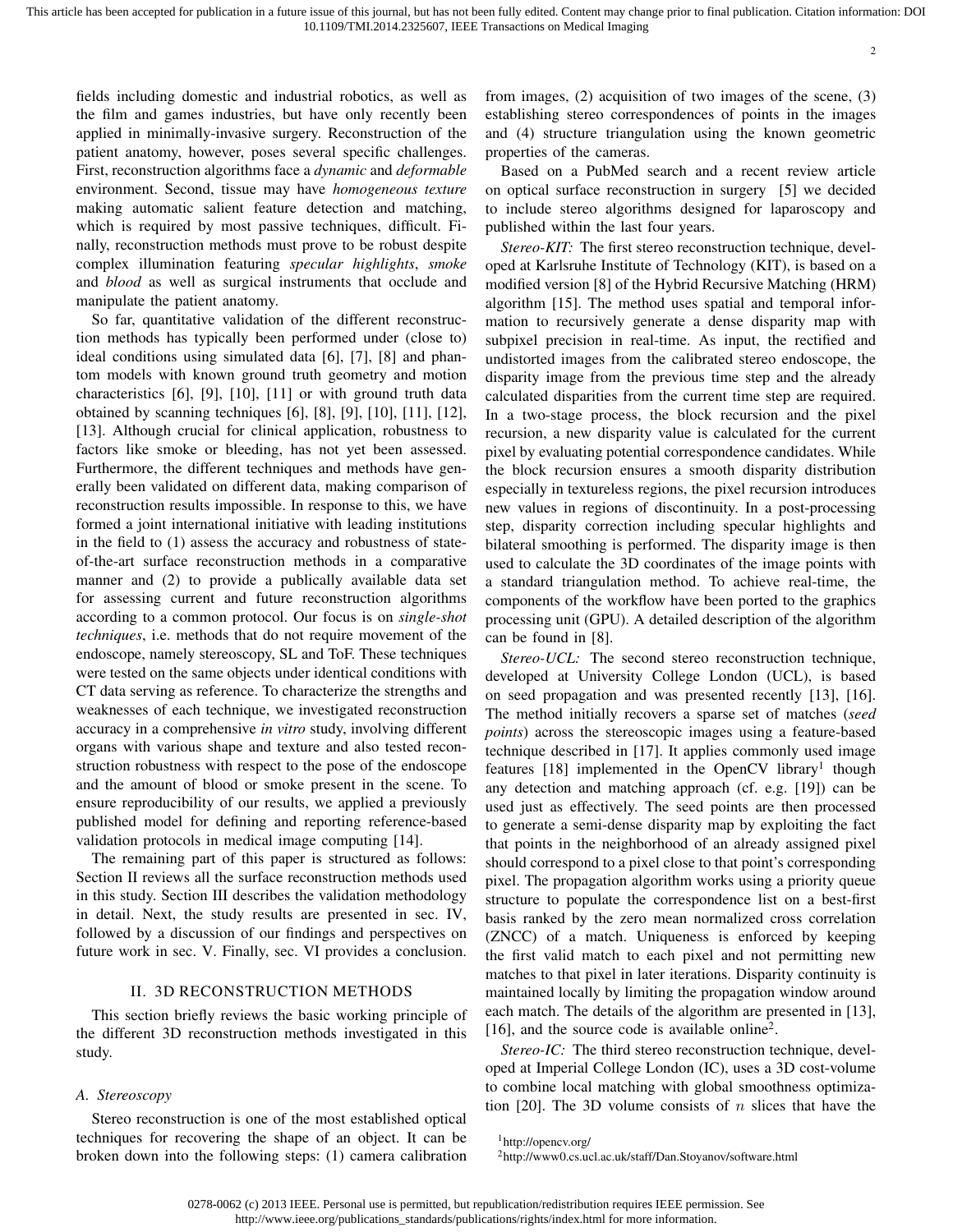same dimensions as the stereoscopic images, where  $n$  is the range of searching disparity. A global optimization follows the cost-volume construction for achieving the smoothness assumption of the reconstructed disparity and maintaining the discontinuity at the same time. Since the global optimization happens in continuous space, the reconstructed model can reach sub-pixel accuracy without any post-processing. Details of the technique can be found in [20].

## *B. Structured Light*

SL techniques aim to recover the 3D surface information of an object in a similar way to stereoscopy but using an artificial pattern of light. The principle is based on parallax and the use of the geometry of triangles and triangulation. In the case of monocular camera detection, a simple trigonometric relationship can be established between the projection system and a single camera. In this case the line-of-sight rays projected from the camera and the SL source intersect at the tissue surface. Similarly to stereoscopy, SL requires knowledge of the camera projection properties. A detailed review of SL in the context of laparoscopic surgery can be found in [5].

The SL technique implemented in this paper is based on the concept of *active* stereo [9], [21]. The SL pattern consists of a circular randomized multispectral pattern of spots (cf. Fig. 6(a)) generated by a dispersed supercontinuum laser that is coupled into a 1.9 mm diameter optical fiber bundle with a GRIN lens attachment at the tip. The hardware used to generate this pattern, reported in [22], ensures that each spot has a unique wavelength. The narrow spectral profile of the spots means that their color is independent of the optical properties of the surface they are being projected onto, increasing the robustness of the system. Calibration of the device is based on the pinhole camera model [23] and the use of a planar calibration object printed with a grid pattern of known size.

## *C. Time-of-Flight*

The ToF technique is an active reconstruction method based on measuring the run-time of light emitted from the camera and reflected by the object under observation [24], [25]. This enables the acquisition of corresponding distance (range) and intensity images of the observed scene with video frame rates. Typically, the scene is illuminated with intensity-modulated near infrared light (NIR) emitted from one or more illumination units, and the phase difference  $\phi$  between emitted and reflected light is determined by an on-chip correlation of the reflected signal with a reference signal. Based on the measured phase difference  $\phi$ , the distance in a pixel is then obtained by  $d = \frac{c}{4\pi}$  $\frac{c}{4\pi f_m} \phi$ , where c is the speed of light and  $f_m$  is the modulation frequency of the emitted light.

In this study, we apply the first industrial prototype endoscope developed by the company Richard Wolf GmbH (Knittlingen, Germany). It features both a white light source as well as a ToF illumination unit and simultaneously generates range images, corresponding gray-scale amplitude images and standard definition RGB images at a framerate of about 30 frames/sec. It operates at a modulation frequency of up to 25 MHz with a lateral resolution of  $50 \times 64$ .



Fig. 1. Main steps of reference-based validation procedures for medical image processing according to Jannin et al. [14]. Copyright (c) 2010 IEEE

## III. COMPARATIVE VALIDATION STUDY

Although the importance of validation in the context of computer-assisted diagnosis and therapy is wellestablished [26], standard terminology and methodology that allow for reproducibility and comparability of results have long been lacking. To address this issue, Jannin et al. [14] proposed a framework for reporting reference-based validation studies. The idea of reference-based validation is to compare the result of a method with a reference (e.g. *gold standard*) that is assumed to be very close or equal to the ideal expected solution (*ground truth*). The principle of the validation process is illustrated in Fig. 1. It is initiated with the specification of the validation objective, which includes the clinical context  $(C)$  in which the method is aimed to be applied, and the specification of a hypothesis  $(H)$ , relying on expected values required within the considered clinical context. The validation process then proposes an experiment to test the hypothesis. This requires definition of the validation data sets  $D<sub>I</sub>$  and a set of input parameters  $P_I$ , which includes parameters related to the validation data sets and to the method  $F_M$  to be validated. The result of  $F_M$  on  $D_I$  is then compared to the result of a reference method  $F_{Ref}$  via a comparison function  $F_C$ . Finally, the comparison results are tested against the validation hypothesis in order to provide the validation result.

The aim of our study was a comparative validation of the accuracy and robustness of state-of-the-art surface reconstruction methods in the context of laparoscopic surgery. The difference to a conventional validation study was that we had *multiple* methods to be validated. Our focus was the comparability of results of different methods rather than the performance of a specific method in a specific clinical procedure. Because the clinical context is broad, we decided against the definition of a hypothesis and used the protocol of Jannin et al. [14] mainly for a comprehensive description of our study that would ensure reproducibility of our work. The detailed validation process is provided in Fig. 2. The following sections provide an instantiation of the various components.

# A. *Validation data sets*  $D_I^M$  and  $D_I^{Ref}$

In a clinical setting, high reconstruction accuracy must be achieved for very different shapes and textures. Furthermore, the methods applied should be robust with respect to parameters, such as the pose of the endoscope as well as the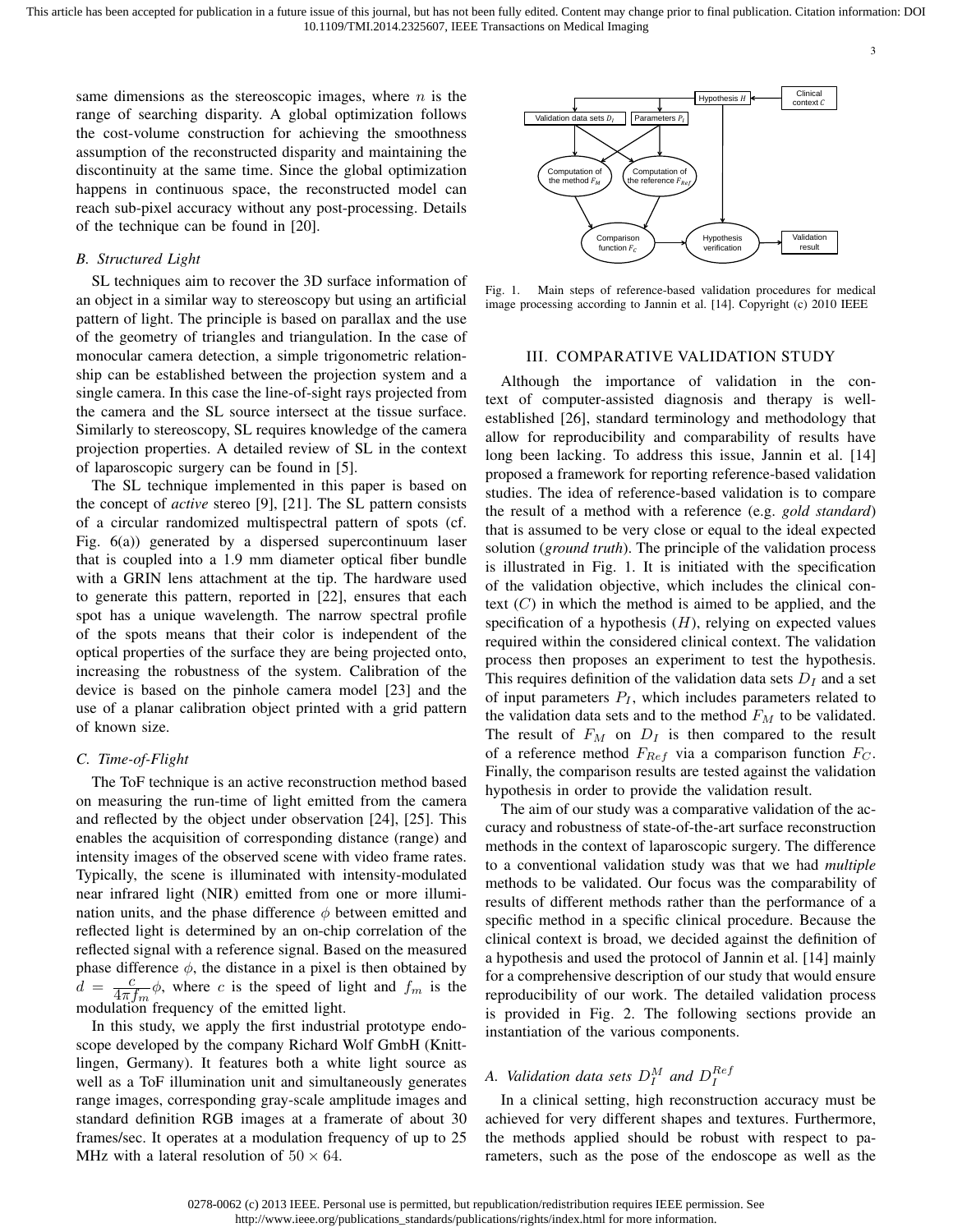

Fig. 2. Model of reference-based validation applied in this work and adapted from Jannin et al. [14]. Different state-of-the-art laparoscopic surface reconstruction methods  $F_{M_i}$  are applied to a common set of validation objects, from which endoscopic video images  $D_I^M$  and CT reference data  $D_{I}^{ref}$  is extracted. Both, the methods to be validated as well as the reference method  $F_{ref}$  are applied with a fixed parameter set  $P_{I_i}$  and produce an output  $\hat{R}_{M_i}$  /  $\hat{R}_{ref}$  associated with some error  $\hat{E}_{M_i}$  /  $\hat{E}_{ref}$ . The output is further processed via the normalization functions  $F_{NRM_i}$  /  $F_{NRref}$  (e.g., transformed to a common coordinate system), and a comparison function  ${\cal F}_C$ provides a quality measure  $O_{D_i}$  for each method  $F_{M_i}$ . The latter can be further processed via function  $F_{QI}$  to provide a final quality index  $O_{QI}$  to be compared across techniques. Copyright (c) 2010 IEEE

amount of smoke and the amount of blood in the FoV. To take these different aspects into account, a set of various validation objects was prepared, comprising several porcine livers, kidneys and hearts as well as fatty tissue (cf. Fig. 3(a) and 4) in a commercially available laparoscopic trainer (Pelvi, Karl Storz Endoscopy America, Culver City, CA). The organs were purchased at a butcher's (*Fleischversorgungszentrum Mannheim*, Mannheim, Germany). To generate a variety of different shapes, the tissue was deformed and manipulated with surgical instruments. Different parts of the organs with varying texture were imaged to vary the tissue appearance. Fig. 4 shows the entire set of tissue parts. The validation data sets  $D_I$  comprised endoscopic images  $D_I^M$  and corresponding CT reference data  $D_I^{Ref}$  of the organ.

Prior to image acquisition a set of Teflon balls (Engineering Laboratories, Inc.; *www.plasticballs.com*) with a diameter of 1.6 mm were attached to each organ piece such that they enclosed a circular region on the tissue surface (cf. Fig. 4).



4

Fig. 3. Experimental setup: Porcine organs in laparoscopic trainer (a) and holding device (b) to ensure approximately identical poses of the different endoscopes relative to the validation objects. Copyright (c) 2010 IEEE

Depending on the distance of the object to the camera (4 cm, 5.5 cm, 7 cm) the diameters of this circle were 3 cm, 4.5 cm and 6 cm to ensure that the spheres were located approximately at the boundaries of the endoscopic images. To allow for an unambiguous registration with CT reference data, the markers were arranged in a unique pattern as shown in Fig. 4. The balls were painted with different colors (green and gold) to enable registration even if only a subset of markers could be detected in the video images.

All acquisitions were performed with the theater lights turned off in an interventional radiology suite on the stretcher of a CT scanner (Somatom Defintion Flash, Siemens, Erlangen, Germany) as shown in Fig. 3. This minimized the risk of causing changes in the shape of the validation objects during our experiments. To ensure approximately identical poses of all endoscopes relative to the objects under observation, a holding device was affixed to the stretcher (cf. Fig. 3(b)). To prevent the organs from drying out, they were kept in a box with water and ice as long as possible, and the experiments were performed in an air-conditioned room to keep the temperature below  $20^{\circ}$ C. Multiple CT scans of the same organ were acquired to keep the time between endoscopic image acquisition and reference CT acquisition under 30 min.

Using a high definition (HD) stereo endoscope, a standard definition (SD) stereo endoscope, the SL endoscope presented in sec. II-B and the ToF endoscope introduced in sec. II-C,  $D_I^M$  was acquired by engineers accustomed to operation of the respective hardware. The poses of the endoscopes relative to the validation objects were varied to cover a range of clinically realistic settings. For validation of the reconstruction methods, the following data sets were used:

*D-Distance:* The objects used to investigate reconstruction accuracy as a function of distance are shown in Fig. 4 and comprise five parts of a liver (flat, convex, with discontinuity, with a hole, with fatty tissue), two parts of a kidney (homogeneous, with cut), two parts of a porcine heart (little texture, high texture), and fatty tissue, each acquired with a direct view of the endoscopes on the objects and reconstructed for two different distances: 4 cm, and 7 cm. For each reconstruction method, this yielded a total of  $n = 20$  surfaces (10 for each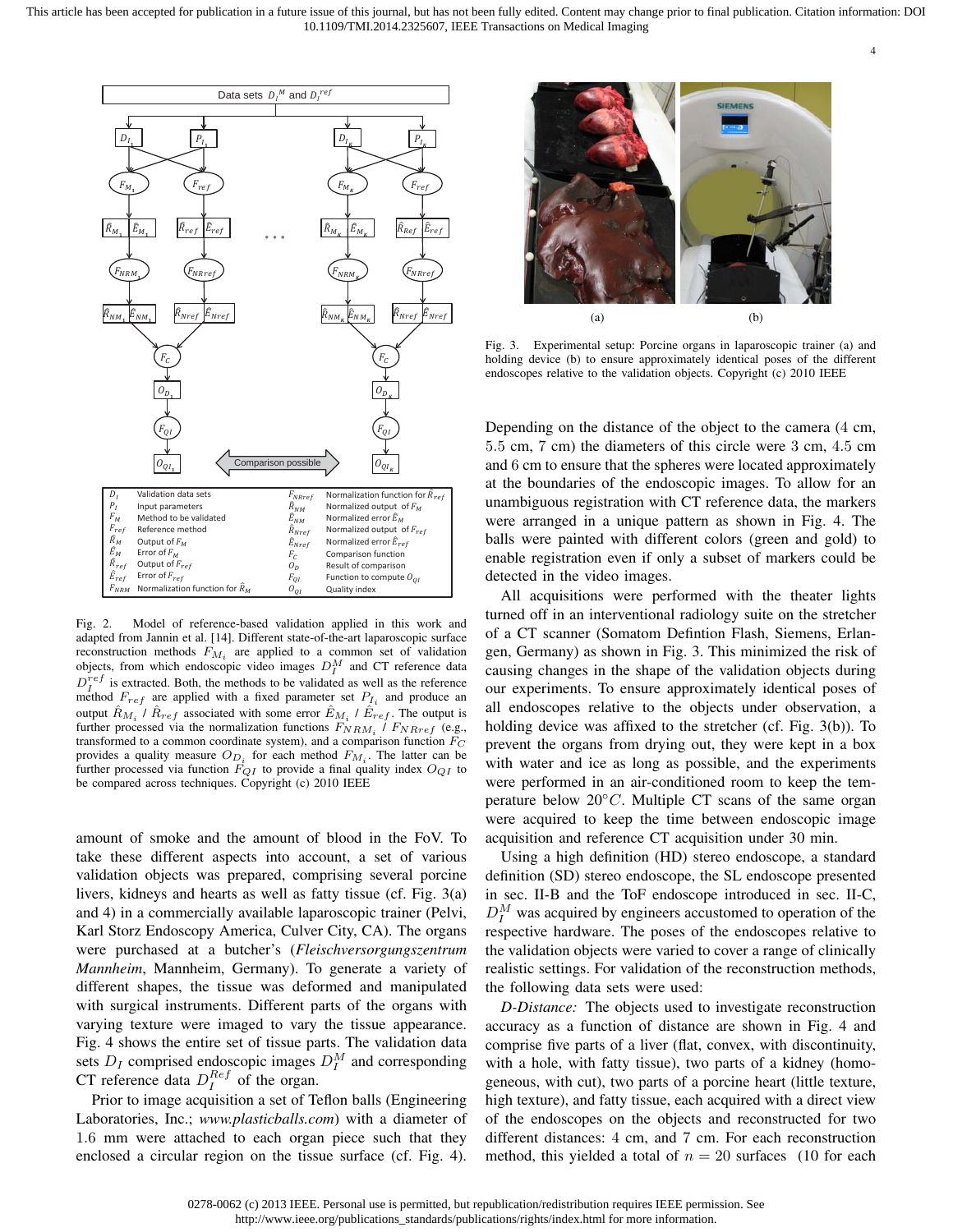distance).

*D-Angle:* The validation objects used to investigate reconstruction accuracy as a function of the orientation of the endoscope were the five different liver shapes as described in *D-Distance*, each reconstructed for two different distances (5.5 cm and 7 cm) and two orientations of the endoscopes: Angles of 0° and 30° measured between the view direction of the endoscope and the approximated mean surface normal. For each reconstruction method, this yielded a total of  $n = 20$  surfaces (10 for each angle).

*D-Smoke:* The validation objects used for investigating the robustness to smoke were again the five shapes of the liver described in *D-Distance* (camera distance: 5.5 cm; angle: 30◦ ). A surgical coagulator (Autocon II 400 electrosurgical unit, Karl Storz GmbH & Co. KG, Tuttlingen, Germany) was used to create smoke (at 40 Watts) using a part of the liver that was located underneath the camera, as shown in Fig. 5. Note that this procedure only allows one angled pose of the endoscope. For each reconstruction method, this yielded a total of  $n = 10$ surfaces (five with and five without smoke).

*D-Blood:* The validation objects used for investigating the robustness to blood were a liver and a heart, each imaged without and with artificial blood (*Kunstblut*, Metamorph GmbH, Berlin, Germany), as shown by means of example in Fig. 15(a).

To speed up the acquisition process, we always prepared several organs at a time (cf. Fig. 3(a)) and moved the CT stretcher to image the organs sequentially while the hardware remained at a fixed pose. To ensure comparability of results, we recorded the different relative positions of the CT stretcher for subsequent acquisitions with different devices.

To ensure that the markers cannot serve as features, we manually detected them in all images. We then generated binary masks representing pixels not to be considered during correspondence search.



Fig. 4. (a)-(e): Different shapes of the liver: flat (a), convex (b), with discontinuity (c), with hole (d), with fat (e). (f)-(j): Different shapes of the heart (f/g), fatty tissue (h), and a kidney without (i) and with (j) cut. The circles represent the region of interest, and the markers were used for registration with computed tomography (CT) data. Copyright (c) 2010 IEEE

## *B.* 3D reconstruction methods  $F_{M_i}$

The specific hardware and settings  $P_{I_i}$  used for the different 3D reconstruction methods  $F_{M_i}$  reviewed in sec. II are described in the following paragraphs:



Fig. 5. Creation of smoke with a surgical coagulator. Copyright (c) 2010 IEEE

*Stereoscopy:* For stereo image acquisition, a commercial SD stereo endoscope (resolution 720  $\times$  576; baseline:  $\approx$  4 mm; optics: 30◦ ) and a prototype HD stereo endoscope (resolution: 1920 × 1080; baseline:  $\approx 3.5$  mm; optics: 0°), both from the company Richard Wolf GmbH (Knittlingen, Germany), were used. Images were captured with 25 frames/sec utilizing two Blackmagic Intensity Pro cards. Synchronization of the stereo channels was performed via timestamps. Prior to the experiments, the stereo endoscopes were calibrated with a checkerboard-based method [27], as detailed in Röhl et al. [8]. Randomized subsets of all recorded checkerboard patterns were generated and a calibration evaluation based on 3D reconstruction error and rectification error was used to select the calibration with the highest accuracy. Calibrating the HD stereo endoscope yielded a large rectification error, which may partly be due to chromatic aberration, for example. Downsampling the images to  $960 \times 540$  reduced this error significantly. It was therefore decided to only use the downsampled HD images for validation, since the *Stereo-KIT* and the *Stereo-IC* method requires rectified images for correspondence analysis. During validation it was observed that the rectification error, or *y-offset*, varied with time in the case of the HD images, potentially due to *jitter* of the prototype stereoscope. To correct for this variation, an automatic rectification correction using Scale-invariant feature transform (SIFT) features [28] was implemented. SIFT features were detected and matched in each stereo image pair, and the average difference in y-values of the matched points was then used to correct the y-offset of the rectification. The stereo algorithms were then applied to the masked original and rectified endoscopic images (cf. sec.  $III-A$ ).

The *Stereo-KIT* method was used as described in a previous publication [8], but using only one image frame and without post-processing of the reconstructed surface. For the *Stereo-UCL* method, the parameters for feature detection in the OpenCV cvGoodFeaturesToTrack function with qualityLevel =  $1e - 10$  and minDistance = 30 pixels and all other parameters left to their default values. Initial matching was performed with Lucas-Kanade (LK) [29] iterations in a pyramidal implementation using the OpenCV calcOpticalFlowPyrLK function with parameters winSize = Size $(11, 11)$  and maxLevel = 5 and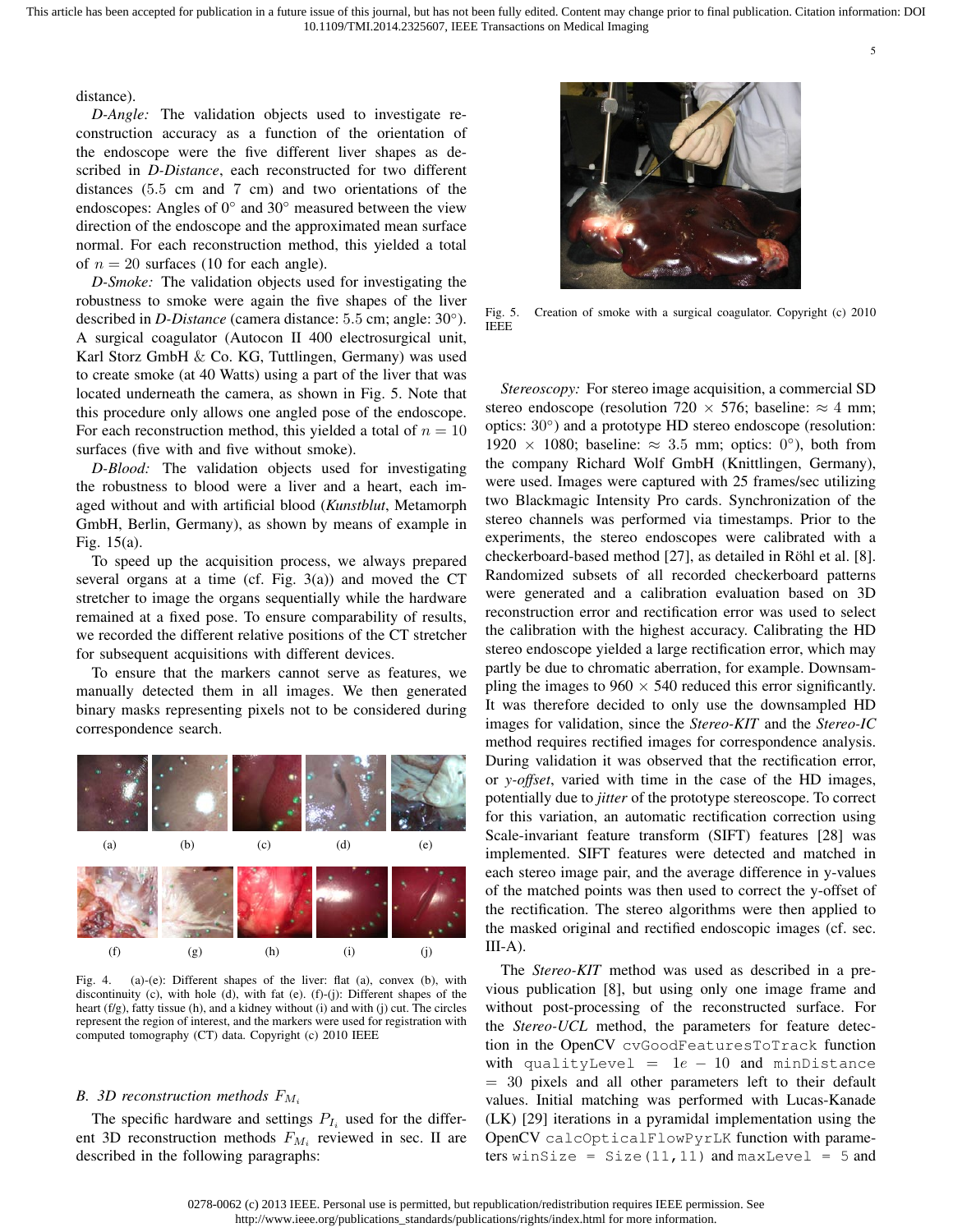all other parameters left to their default values. Parameters for the propagation used a growing neighbourhood of 1 pixel around seed matches, correlation minima of 0.5 for seed matches and a windows size of 11. For the *Stereo-IC* method, the ZNCC patch was set to  $11 \times 11$ , and the global optimization was run for 1000 iterations. The setting for the parameters of the primal-dual algorithm was the same as in Chang et al. [20]. The disparity range was from 10 to 120.



Fig. 6. Spot detection and tracking algorithm for the structured light (SL) system. (a) RGB image of spot pattern. (b) Total intensity image. (c) Total intensity convolved with 2D Gaussian kernel. (d) Centroids calculated from local maxima. (e) Reference image showing spot labelled by its RGB values and six surrounding triangles. (f) Possible match for reference spot in subsequent image. (g) Labelling of triangles identified in (f) that match the reference (e). Copyright (c) 2010 IEEE

*SL:* For this study, laser spot detection was performed as follows (cf. Fig. 6): An integrated intensity image (b) was formed from the red, green and blue color planes of the RGB image (a), and background noise was eliminated using a low threshold mask before convolving with a 2D Gaussian kernel of 20 pixel diameter (c), which returns high values close to each spot's brightest part and allows the centroid of each spot to be found (d). The normalized RGB values for each spot in a 7 pixel radius region-of-interest around the centroids were calculated. To define a unique label for each spot, a Delaunay triangulation was performed and each spot was identified by its surrounding triangles and the colors of their vertices (e). Triangles in the test image were matched to corresponding locations in a reference image based on a comparison of their internal angles and the RGB values of the nodes. The closest matching reference triangles to those surrounding a particular test spot were then examined (f). The reference spot that appeared (or was 'counted') most often in the matched triangles was selected as having the highest probability of being the correct one, with a count value of 4 defined as being a reliable match (g). However, some spots in the matched reference triangles could receive an equally high count value or a value less than 4. To decide on such ambiguous spots, a labelling enhancement step was preformed. For a particular matched reference triangle, following the steps above, the sum of the count values on the three nodes ('group count') was calculated. If this exceeded a threshold value (group count = 9) then the value of each node was increased by one. This procedure was then repeated for neighbouring triangles. In this way, areas of the projected pattern containing reliably matched spots could be used to improve matching of spots with lower count values and eliminate weak correspondences.

In our experiments, the prototype SL projector probe was secured and mounted in a metal tube so that it could be positioned separately to the laparoscope using a clamp. For each set of tissue samples, the laparoscope was positioned first according to the angles and working distances specified in sec. III-A. The projector was then clamped beside the laparoscope at an angle of approximately 30° and its working distance adjusted so that the spot pattern occupied an area that would cover as many of the CT markers as possible. This position was then locked and the system was calibrated as described in sec. II-B using 12 different poses. Both white light and SL images were collected at each pose to allow calibration of the camera intrinsic parameters and ray propagation directions.

*ToF:* As mentioned in sec. II, the first prototype endoscope developed by the company Richard Wolf GmbH (Knittlingen, Germany) was used in this study. The endoscope was initially calibrated with a checkerboard-based method similar to that proposed by Zhang [27]. As the ToF amplitude images have a very low resolution and limited quality, checkerboard corners can be challenging to detect, especially when the whole checkerboard needs to be in the FoV of the endoscope. In an adapted approach proposed previously [30], checkerboard fields are filled with unique patterns, such that an arbitrary number of fields may be imaged by the endoscope. The modulation frequency and the integration time were set to maximum values of 25 MHz and 945 ms to obtain the best possible SNR. Note that this was sensible because the scene was static and no overexposed pixels occurred with these settings. As the hardware was still premature and the images feature a low SNR, temporal averaging of the pixel values was performed on a sequence of  $n = 1000$  consecutive distance images. Furthermore, a bilateral filter [31] was applied as edge-preserving smoothing filter ( $\sigma_{domain} = 2$ ,  $\sigma_{range} = 20$ ). In the current prototype, the distance errors related to various factors such as temperature, intensity, integration time are still severe. As they even change over time (e.g. due to the temperature-related error) a distance calibration prior to every single image acquisition would be required, which, however, was impossible to conduct due to the time restrictions for this study. To obtain meaningful results despite these issues, an individual offset value, to be subtracted from all pixels in the range image, was determined for each acquired image. For this purpose, the markers were detected in the amplitude image and their 3D position was calculated with the corresponding distance values based on the camera intrinsics. We then computed the offset that - when added to all distance values - minimized the 3D fiducial registration error (FRE) between reconstructed fiducials and the fiducials extracted from corresponding CT images.

## *C.* Error  $\hat{E}_{M_i}$  of 3D reconstruction methods

As shown in Fig. 2, the output of the reconstruction method  $F_{M_i}$ , when applied to  $D_I$  with parameters  $P_{I_i}$  is referred to as  $\hat{R}_{M_i}$ . The errors  $E_{M_i}$  related to the different reconstruction methods  $F_{M_i}$  are complex, and a thorough description is beyond the scope of this paper. However, the most important sources of error are provided in the following: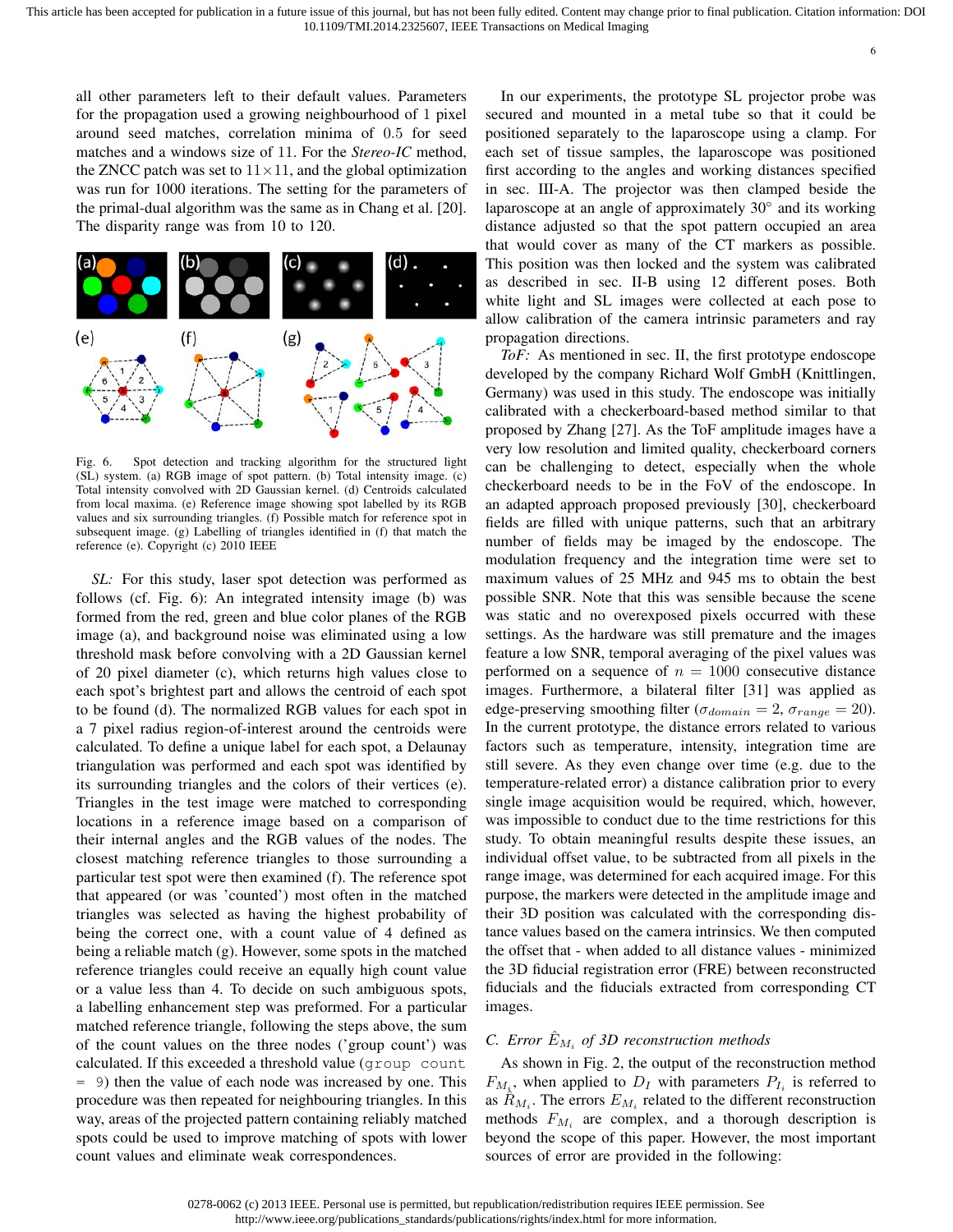7

*Stereoscopy:* Errors in reconstruction from stereo images result mainly from mismatches in the established correspondences and inaccurate calibration. Correspondence search in endoscopic images is extremely challenging due to a number of different reasons, as discussed at length in a previous paper [5]. Among others, homogeneous or periodic textures, poor illumination and varying light conditions make salient feature detection and matching difficult. Specular reflections are view dependent and hence are not reliable image details for matching. Occlusions due to the surgical instruments, as well as smoke and areas covered with blood imped reconstruction performance.

Even if corresponding pixels are found correctly, 3D reconstruction may be prone to error. As accuracy decreases with a decreasing baseline length, it has been established that subpixel accuracy in correspondence establishment is required for acceptable results [32]. Without subpixel accuracy the socalled staircase effect occurs, meaning that the reconstructed 3D points are located in discrete layers.

Another source of error is the calibration of the intrinsic and extrinsic camera parameters. Wide angle lenses of stereo endoscopes mean that barrel lens distortion is often present, especially at the image edges. Jitter in the coupling between the scope and the camera heads may occur, rendering a previously performed calibration less accurate. Jitter is especially crucial if a stereo algorithm requires rectified images (here: *Stereo-KIT* and *Stereo-IC*).

A direct estimation  $\hat{E}_{M_i}$  of the 3D reconstruction error was not available, but the calibration error could be approximated by determining the distance between the estimated checkerboard corner positions, obtained by reprojection, with the computed feature positions.

*SL:* The main sources of error associated with the active stereo implementation of the SL technique can be broadly divided into those related to detection of the spot pattern and those related to the pinhole camera model calibration. For spots incident on a surface at a high angle, their shape may be distorted and stretched beyond this average value resulting in errors in centroid position. Similarly, errors in centroid calculation may also arise when the reflectance properties of the tissue within the spot are heterogeneous or when the spot is partially occluded. High absorption of blue and green light by hemoglobin decreases the visibility of these colors in blood-rich tissue. When there is sufficient blood in the FoV some of these spots will no longer be detectable. As well as being regularly reflected from the tissue surface, light will also penetrate and be scattered multiple times due to the turbid nature of biological tissue. This has the effect of reducing the contrast between the projected spots and the background tissue surface between them. If the amount of diffuse light between two adjacent spots is sufficient it can result in the detection of a false centroid at the midpoint between the real ones. Further sources of error are found in the estimation of the camera's intrinsic parameters arising from detection of the corner features in the calibration object. This also leads to uncertainties in the points which are used to calculate the best-fit rays. Following the calibration routine there is a final error associated with reprojection of the detected spot onto the unknown tissue surface. Due to low density of the reconstruction possible with the current system further errors arise from the interpolation of the tissue surface between projected spots.

*ToF:* ToF cameras in general, and the prototype ToF endoscope in particular, are subject to numerous systematic errors and noise. The systematic error in a ToF pixel comprises a pixel-specific offset as well as a scene-dependent error that can be modelled as a function of the intensity measured, the integration time used, the temperature and run-time of the camera, and the measured distance itself. Such systematic errors can theoretically be compensated for by a depth calibration [33], [34], but a practical approach for endoscopic data has not yet been proposed. Due to the challenge in transmitting enough light through the endoscope channel, noise is another crucial issue in the context of ToF endoscopy [5]. In fact, the inhomogeneous illumination with a radial attenuation of the light leads to a particularly bad SNR at the boundaries of the images. Further important errors in the context of laparoscopic surgery arise from depth discontinuities, scattered light, multipath reflections and tissue penetration. Depth continuities result in so-called *flying pixels*, which can be regarded as outliers because they typically incorporate range data from more than one object. The light scattering effect results from multiple light reflections between the camera lens and its sensor and causes a depth underestimation over the affected pixels [33]. The amount of interference increases with a decreasing distance to the objects under observation, which makes this error extremely relevant in the context of laparoscopic surgery. Multi-path errors are caused by interference of multiple light reflections captured at each sensor's pixel [33]. As these errors occur mainly with concave objects, such as surfaces from abdominal organs, they are also highly relevant in the context of endoscopic applications. Finally, NIR light may be absorbed by or penetrate into the tissue, which may lead to an overestimation of depth.

## *D. Reference method*  $F_{Ref}$  *and associated error*  $\hat{E}_{Ref}$

The true organ surface  $R$  is approximated by a reference method  $F_{Ref}$  that can be expected to be more accurate than  $F_M$  and yields an estimate  $R_{Ref}$  of the ideal surface. In this study, surfaces extracted from high-resolution CT data (0.6 mm slices, 0.2 mm overlap; Somatom Defintion Flash) served as reference. The reference data set corresponding to a particular endoscopic data set was defined to be the one with the smallest difference in time between CT acquisition and endoscopic data acquisition. As the organs used were surrounded by air, a threshold filter (threshold = 800 HU) was sufficient for segmenting the organs. The corresponding surface was obtained by applying the marching cubes algorithm to the segmented shapes and decimating the resulting surface to obtain a number of vertices manageable by our software.

Although the reference method has been chosen to be as accurate as possible it does yield errors, represented by the symbol  $E_{Ref}$ . In this particular case, these errors included errors related to segmentation (partial volume effects, slice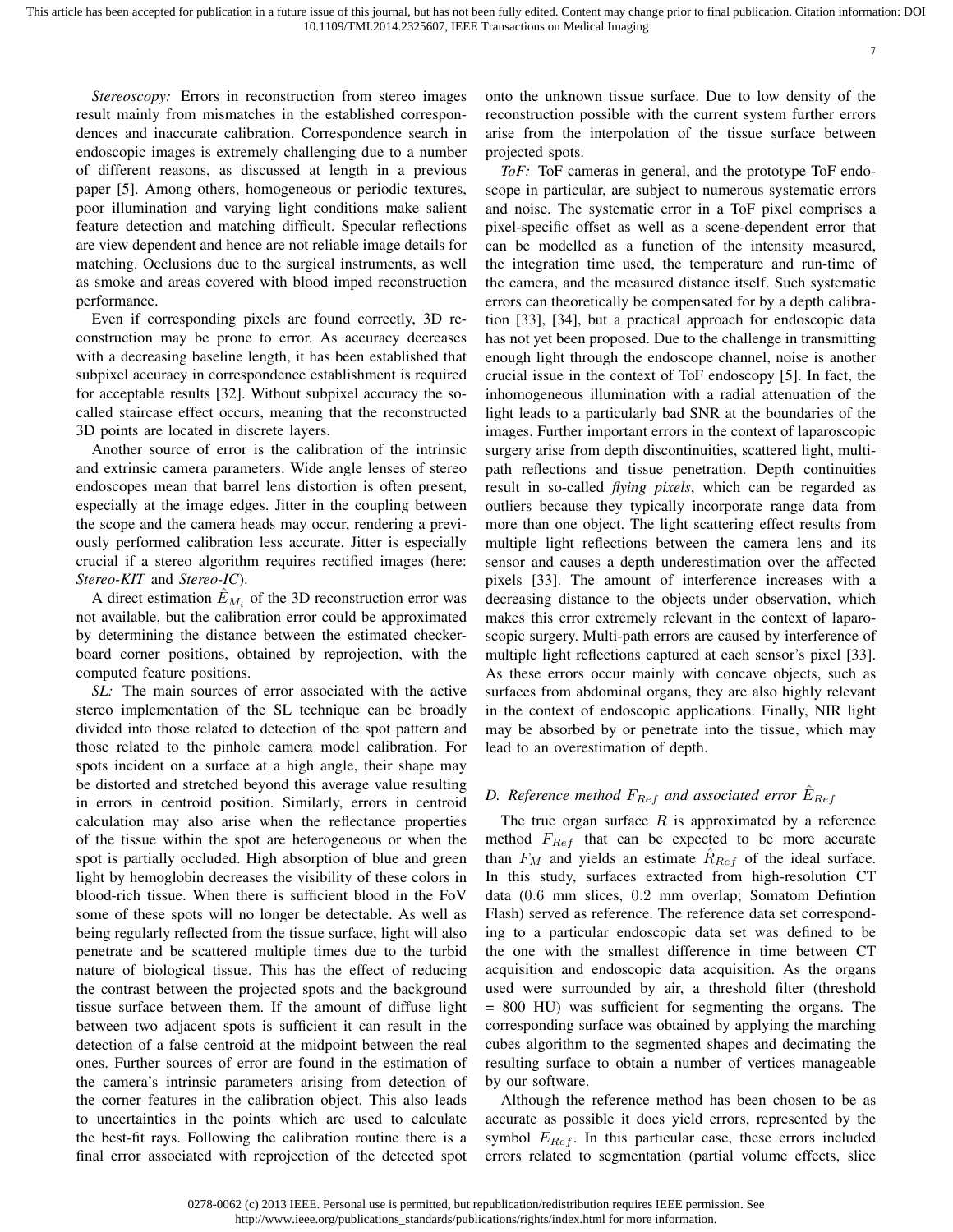thickness, user interaction), surface generation and organ deformation, resulting from the fact that the endoscopic data and the CT data were not acquired simultaneously. To obtain a rough estimate of the error  $E_{Ref}$  of the reference for a particular tissue part, we computed a point-based registration of the first and last CT that was acquired from the corresponding organ based on the markers enclosing the region-of-interest (cf. sec. III-A), and determined the corresponding FRE.

## $E$ . Normalization function for the reference  $F_{NRref}$  and nor*malized reference*  $R_{NRef}$

To allow for a meaningful comparison between the reference surfaces and the reconstructed surfaces, the former ones were transferred into the camera coordinate systems. To compute the normalized reference  $R_{NRef}$  for a given endoscopic data set, the following information  $I$  was extracted:

- Reference markers: The markers were manually located in the CT image by setting a point onto that part of the sphere that could be expected to correspond to the center of the marker in the endoscopic video data.
- Reconstructed markers: Initially, the markers were detected in the 2D endoscopic video images using either an automatic blob/circle detector, (OpenCV MinEnclosingCircle) (when image quality allowed) or a manual procedure. In the case of the stereo algorithms, these manual reference correspondences were refined by two methods: An LK search with radius 11 (SD) and 31 (HD) pixels and a search along the epipolar line using the *Stereo-KIT* method. Next, the reconstruction algorithm was applied to compute the 3D marker positions relative to the camera coordinate system for all methods. In the case of the stereo algorithms, this was done for all variants (purely manual, manual refined by LK search and manual refined by search along epipolar line), and the method that provided the best FRE was chosen to compute the reference registration (separately for each image). Outliers resulting from a suboptimal reconstruction were then manually removed from the set, and corresponding markers were deleted from the reference marker set. In this step, the SL method required special treatment. Since the density of the spot pattern was not high enough to ensure that each CT marker's 3D position could be calculated directly an alternative approach had to be employed. Firstly, the centroids of each marker were found using white light images of the same FoV. These coordinates were converted to metric space from pixel space using an empirical relation derived from the white light view and the x-y plane of the reconstructed point cloud (since the camera axis was aligned with the z-axis). The z-coordinate of the markers was then calculated as the point of intersection between the interpolated surface and a line parallel to the z-axis that passes through the marker's 2D centroid. Furthermore, for some of the tissue images the spot tracking algorithm failed due to occlusion of several spots and had to be partially manually supervised. This was particularly evident in the images where blood and smoke

occupied the FoV.

Reference surface data: The reference method was applied to extract the reference surface that the reconstructed surface was to be validated against. Next, the method by Horn [35] was applied to the reference markers and the reconstructed markers to determine the rigid transformation that minimized the FRE between corresponding fiducials. The transformation was then used to register the reference surface to the camera coordinate system. To be able to validate the surface quality in the interior of the sphere defined by the markers, a cylindershaped bounding object was defined by manually fitting a circle to the set of reference markers extracted from the CT images. The intersection of the cylinder with the reconstructed surface was then manually processed in order to keep only the outer parts of the organ that were facing the endoscopic camera (cf. Fig. 7).

8

Additional errors related to the reference that were not included in  $E_{Ref}$  are the marker localization errors. As the camera pose relative to the CT image is only known approximately, the point on the sphere surface that corresponds to the center of the marker visible in the endoscopic image is only known approximately. Furthermore, errors in the 2D marker localization as well as errors related to the reconstruction method lead to erroneous marker positions in the camera coordinate system. As a consequence, the registration from the CT coordinate system to the camera coordinate system(s) is erroneous.

## *F. Normalization function for the reconstruction methods*  $F_{NRM_i}$  and normalized output  $\hat{R}_{NM_i}$

The point clouds resulting from intersection of the cylindershaped bounding objects described in sec. III-E with the reconstructed point clouds served as reconstructions to be validated (cf. Fig. 7).



Fig. 7. Extraction of a sphere-shaped region (red) from the reference computed tomography (CT) surface (a) and the reconstructed point cloud (yellow) (b) using a cylinder as bounding object. Reconstructed markers are shown in green. Copyright (c) 2010 IEEE

While this approach cannot introduce additional errors to the reconstructed surface, it may - in theory - lead to cutting out a wrong piece of the surface (i.e., not the interior of the marker circle). Due to visual inspection of *all* reconstructed surfaces, this issue is not of practical interest.

In the case of the stereo algorithms, wrong correspondences may lead to severe outliers, as shown by means of example in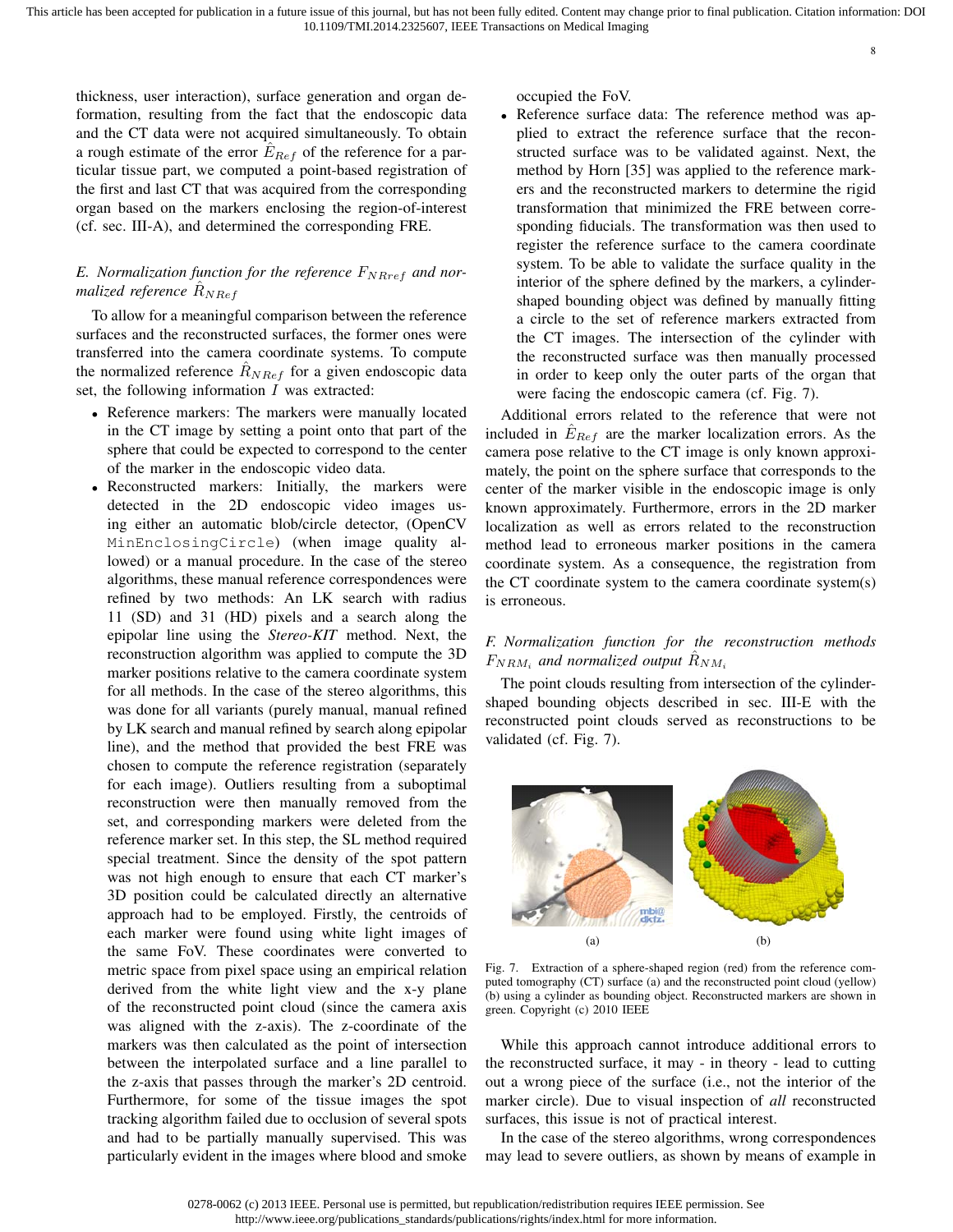9

Fig. 14. If not located in the interior of the cylinder, such points would not be considered in our validation. To address this issue, we applied an alternative approach to determine those reconstructed points corresponding to the reference surface: We projected the intersection of the reference surface with the cylinder to the endoscopic images to generate masks that determined which pixels to use for validation. In some cases, manual correction was necessary to ensure that the masks were fully contained in the sphere defined by the fiducials.

## *G. Validation criterion*  $V_C$  *and comparison function*  $F_C$

The information I, extracted from  $\hat{R}_{NM_i}$  and  $\hat{R}_{NRef}$  was processed to determine reconstruction accuracy, point density, surface coverage and robustness as follows:

*Accuracy:* For each reconstructed surface point on all reconstructed (transformed) surfaces, the closest point (*corresponding point*) on the (transformed) reference surface was determined. Reconstruction accuracy, which is the result of the comparison function  $O_D = F_C(\hat{R}_{NM_i}, \hat{R}_{NRef})$ , was defined as the root-mean square (RMS) distance between corresponding points.

*Point density:* The total number of reconstructed points within the circle of interest was determined. This is an important criterion besides reconstruction accuracy because it determines the resolution of the 3D surface reconstructed.

*Surface coverage:* Even when the number of reconstructed points is high, only parts of the object under observation may be covered, as shown by means of example in Fig. 12 (liver). To address this, we generated a subset  $V_{CT(\delta)}$  of the set of all CT vertices for each reference surface, such that the intervertex distance was above a certain threshold  $\delta = 3$  mm. CT vertices located closer than 5 mm to the cylinder were also removed to compensate for the fact that the markers were masked and hence, a certain region around each marker could not be reconstructed by the stereo methods. For each of the reconstructed points  $v \in V_E$  for a given organ part and reconstruction method, we determined the closest point in  $V_{CT(\delta)}$ :

$$
\hat{v} = C(v, V_{CT(\delta)}) \tag{1}
$$

$$
= argmin_{\tilde{v} \in V_{CT(\delta)}} ||v - \tilde{v}|| \tag{2}
$$

The percentage of CT vertices, which served as a nearest neighbor for any of the reconstructed points provides a measure for the surface coverage.

$$
Cvg = \frac{\left| \hat{V}_{CT(\delta)} \right|}{|V_{CT}|} \tag{3}
$$

$$
\hat{V}_{CT(\delta)} = \{ \hat{v} \in V_{CT(\delta)} | f(\hat{v}) = true \}
$$
\n(4)

$$
f(\hat{v}) = \exists v \in V_E:
$$
\n<sup>(5)</sup>

$$
(\hat{v} = C(v, V_{CT(\delta)}) \land ||\hat{v} - v|| < 1cm) \tag{6}
$$

*Robustness:* To investigate the robustness of the surface reconstruction methods to clinically relevant changes in the setting, we determined accuracy and point density as a function of the distance to the object of interest, as well as the angle between the view direction of the camera and the surface normal of the object of interest. We further compared reconstruction accuracy for images with and without smoke or blood in the scene.



Fig. 8. Illustration of the validation criterion *surface coverage* as defined in sec. III-G. The reference mesh (small points) is divided into regions represented by the green and red large points. Red points correspond to regions that have not been reconstructed by the method. In the provided example, the *Stereo-IC* method failed to fully reconstruct the cut in a kidney (gray surface) despite a large number of points. Copyright (c) 2010 IEEE

## *H. Quality index* OQI

The validation data sets described in sec. III-A were evaluated separately for the different reconstruction techniques as follows: Descriptive statistics regarding the RMS surface reconstruction error (as defined via the comparison function  $V_C$ ) as well as the point density were determined for all reconstructions...

*D-Distance:* ...corresponding to the same distance

*D-Angle:* ...corresponding to the same angle of the endoscope relative to the object surface

*D-Smoke:* ...with and without smoke

As we did not have a sufficient amount of reconstructions with blood to allow for a meaningful quantitative comparison, this data set was intended to be inspected visually.

In addition, the overall performance of each technique was determined by computing descriptive statistics for the RMS using all reconstructions without blood and smoke ( $n = 35$ ). The same data sets were used to check for statistically significant performance differences of the different techniques.

Finally, as we did not have a sufficient amount of reconstructions for each shape/texture type to allow for a meaningful quantitative comparison, we performed a visual inspection of the reconstructed surfaces, color-coded with the distance to the nearest point on the reference surface.

## IV. RESULTS

The mean FRE for the point-based registration of the first and last CT that was acquired for a certain tissue part based on the markers enclosing the region-of-interest (cf. sec. III-A) was  $0.6 \pm 0.4$  mm (max: 1.2 mm) ( $n = 25$ ).

The mean reprojection error was  $0.3 \pm 1.4$  (max: 45.3) pixels for the stereo SD images and  $1.4 \pm 0.4$  (max: 7.2) pixels for the (half-) HD images. For the SL system, the mean RMS ray fit error was  $0.4 \pm 0.1$  (max: 0.6) mm. For the ToF endoscope, the reprojection error was  $0.3 \pm 0.2$  (max: 1.1) pixels.

The median reconstruction error, measured as the RMS distance to CT reference data (cf. sec. III-H) ranged from 1.2 mm (*Stereo-KIT*) to 4.0 mm (ToF) when considering all

<sup>0278-0062 (</sup>c) 2013 IEEE. Personal use is permitted, but republication/redistribution requires IEEE permission. See http://www.ieee.org/publications\_standards/publications/rights/index.html for more information.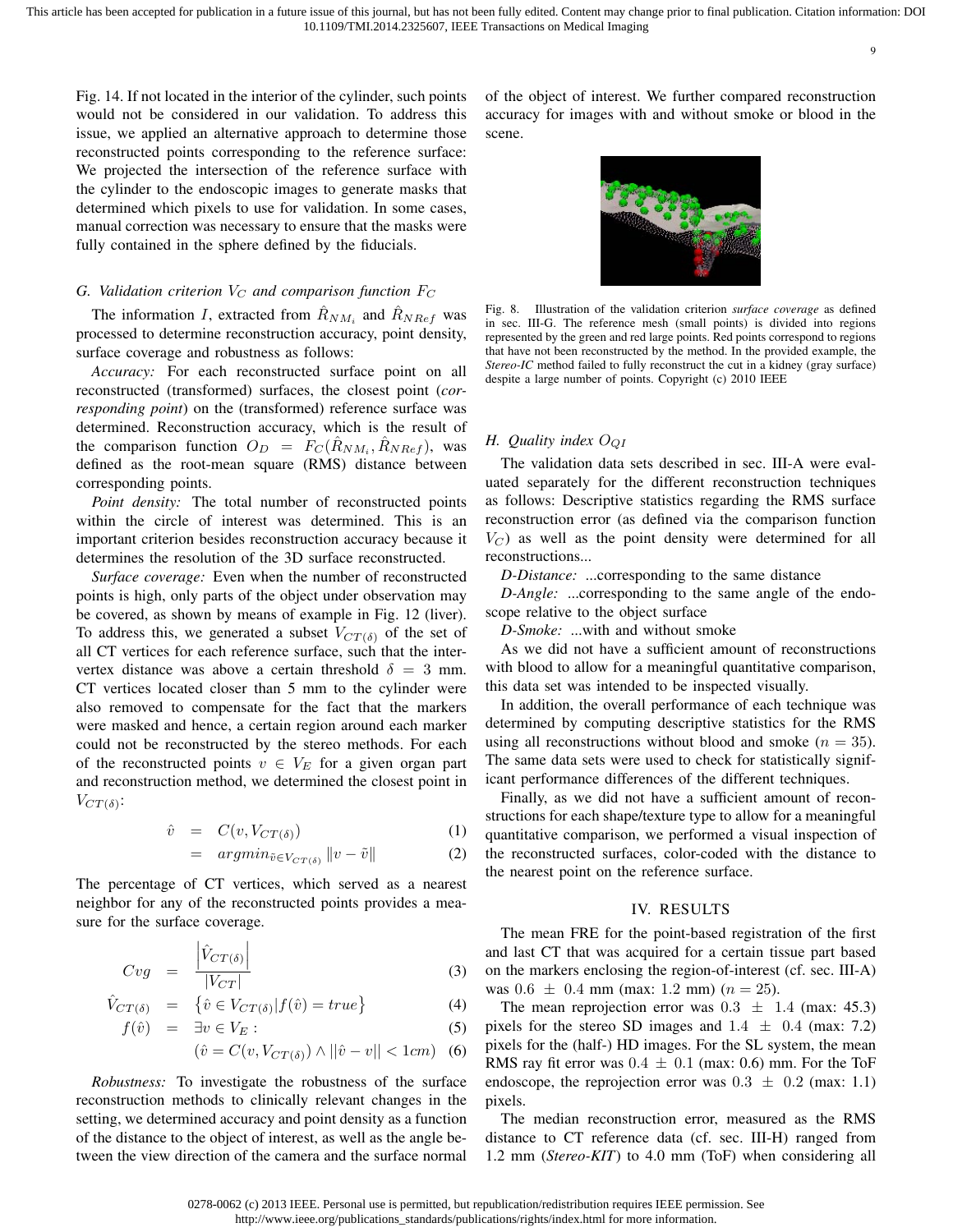

Fig. 9. Box plot (median, first and third quartiles, minimum and maximum) of the root-mean squared (RMS) surface reconstruction error according to sec. III-H, determined for all shapes without blood and smoke ( $n = 35$ ) for all reconstruction techniques investigated in this study (cf. sec. II). Copyright (c) 2010 IEEE



Fig. 10. Results for *D-Smoke* (cf. sec. III-A): Median root-mean squared (RMS) surface reconstruction error for different liver shapes with  $(n = 5)$ and without  $(n = 5)$  smoke. Copyright (c) 2010 IEEE

shapes and textures without smoke and blood ( $n = 35$ ). A box plots for the different methods is shown in Fig. 9. When neglecting reconstruction outliers by considering the median distance to the reference surface (as opposed to the RMS), accuracy dropped below 1 mm for all stereo methods and to 1.2 mm (SL) and 2.8 mm (ToF) for the active methods. The decrease in error was particularly high for the passive methods (Stereo SD: 45%; Stereo HD: 51%, SL: 31%; ToF: 30%). The corresponding FREs for the marker-based registration of the reconstructed surface with the reference surface were  $1.0 \pm 0.5$ mm (Stereo SD),  $1.5 \pm 0.9$  mm (Stereo HD),  $2.0 \pm 1.3$  mm (SL), and  $2.9 \pm 1.9$  mm (ToF). Fig. 12 and Fig. 13 visualize the reconstruction error on organ parts with different shape and texture. The number of data sets excluded from evaluation due to poor marker detection was 0 (Stereo SD), 1 (Stereo HD), 5 (SL) and 2 (ToF).

For all methods, reconstruction accuracy decreased with an increasing distance of the camera with increases in median RMS error up to 179% (Stereo-UCL(HD)) ((Stereo(SD):  $64 \pm 47\%$ ; Stereo(HD):  $89 \pm 64\%$ ; SL: 37%; ToF: 11%). Most methods performed better when the endoscopic camera directly faced the tissue with increases in error of up to 84% (*Stereo-UCL(HD)*) (Stereo(SD): 22 ± 31%; Stereo(HD):  $23 \pm 44\%$ ; SL: 23%; ToF: -27%). While the stereo approaches

Fig. 11. Box plot (median, first and third quartiles, minimum and maximum) of the *surface coverage* as defined in sec. III-G for an inter-vertex distance of  $\delta = 3$  mm and all data sets used in this study, including those with blood and smoke. Copyright (c) 2010 IEEE

performed poorly in the presence of smoke, accuracy was not affected in the cases of the active methods (cf. Fig. 10). Fig. 14 and Fig. 15 illustrate the decrease in performance when the tissue was covered by smoke or blood.

Point density ranged from  $45 \pm 12$  (SL) to  $1.3 \cdot 10^5 \pm 0.4$  $10<sup>5</sup>$  (Stereo-IC(HD)), as shown in Table I. In general, the number of points decreased in the presence of smoke or blood, as shown in example in Fig. 14 and Fig. 15. Fig. 11 shows the surface coverage, as defined in sec. III-G, for a radius of 3 mm.

| Method         | Mean $+$ SD                  |
|----------------|------------------------------|
| Stereo-KIT(SD) | $(3.1 \pm 1.0) \cdot 10^4$   |
| Stereo-KIT(HD) | $(1.2 \pm 0.4) \cdot 10^5$   |
| Stereo-UCL(SD) | $(3.0 \pm 1.1) \cdot 10^4$   |
| Stereo-UCL(HD) | $(9.4 \pm 5.3) \cdot 10^4$   |
| Stereo-IC(SD)  | $(3.2 \pm 1.0) \cdot 10^{4}$ |
| Stereo-IC(HD)  | $(1.3 \pm 0.4) \cdot 10^5$   |
| SL.            | $(4.5 \pm 1.2) \cdot 10^{1}$ |
| ToF            | $(4.9 \pm 2.3) \cdot 10^2$   |
|                |                              |

TABLE I



In addition to these general observations, the following method-specific conclusions can be drawn from our study:

Stereoscopy-based methods performed extremely well when recovering both global and local shape, even when reconstructing homogeneous tissue. For all stereo methods, point density was extremely high compared to the active methods (cf. Table I), although in some cases, only very few points were reconstructed in the case of the semi-dense method *Stereo-UCL*. Moreover, the distribution of points was not always optimal, meaning that parts of the tissue were not reconstructed at all. This holds again true especially for *Stereo-UCL*, as shown in Fig. 12. While point density was generally higher for the HD images, surface coverage was better for the SD images. With respect to this measure, Stereo-KIT performed best with a median coverage of 100% (SD/HD). Although the median reconstruction error of all methods was lower on the SD images, the difference did not reach statistical significance according to a Wilcoxon rank sum test. The p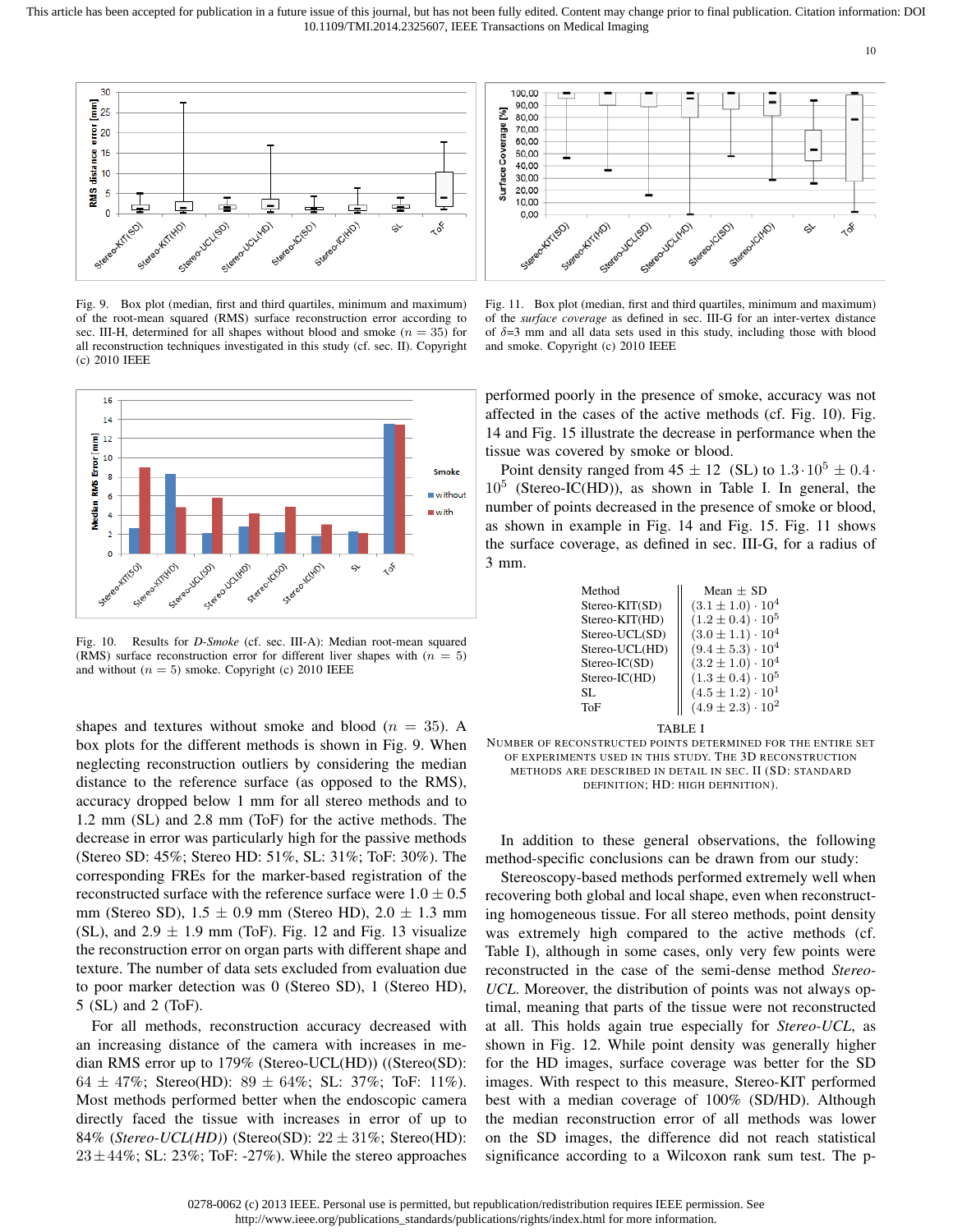values for *Stereo-KIT* (Median: 1.2 mm (SD), 1.5 mm (HD)), *Stereo-UCL* (Median: 1.7 mm (SD), 2.1 mm (HD)) and *Stereo-IC* (Median: 1.3 mm (SD/HD)) were 0.07, 0.07 and 1.0, respectively. The *Stereo-IC* method yielded significantly better accuracy (p-value  $< 0.05$ ) than both other stereo methods on the HD images and also better accuracy than *Stereo-UCL* on the SD images while the difference in error was not statistically different when comparing *Stereo-UCL* and *Stereo-KIT*.

The SL technique yielded very good results in terms of both, accuracy under ideal conditions and robustness. The coverage of the surface was generally good because of the regular distribution of projected points (cf. Fig. 13). However, the current sparsity of points resulted in a rough reconstruction of the surface, and fine structures could not be recovered. This was apparent in the calculation of CT marker coordinates, which had to be done by interpolation, as explained above.

The variance in reconstruction accuracy was extremely high for the ToF endoscope. Fig. 16 shows two qualitatively very different reconstruction results for similar shapes. As an intrinsic characteristic of the technique, point density and framerate are invariant to the scene.

## V. DISCUSSION

Optical imaging methods are an appealing modality for recovering 3D geometry from the surgical site without exposure to harmful radiation. To date, however, neither passive nor active reconstruction methods have found wide-spread use in clinical practice. Based on a preliminary feasibility study [36], this work presented a comprehensive evaluation of the major state-of-the-art surface reconstruction techniques *in vitro* with a focus on (1) comparability of techniques and (2) robustness with respect to a variety of clinically relevant parameters, such as organ shape and texture, endoscope pose, as well as smoke and blood in the FoV of the endoscope. Previous works primarily validated individual techniques in close to ideal settings, and the few comparative validation studies were published in non-medical contexts [37] or in the context of open surgery [37], [38], [39]. The following sections discuss the performance of the individual reconstruction methods (sec: V-A) as well as the validation method applied (sec: V-B).

## *A. Reconstruction Methods*

With the exception of ToF, all reconstruction methods investigated yielded a median reconstruction error of 1−2 mm in the absence of blood or smoke. Considering that the accuracy of the reference (FRE typically 1-2 mm) cannot be expected to be in the submillimeter range, these are very promising results. The stereo methods outperformed the remaining techniques with respect to point density and reconstruction of fine structures, while SL yielded the best performance in the presence of smoke. The quality of the reconstructed surfaces generally decreased with an increasing distance of the endoscope to the object under observation and with an increasing angle of the endoscope's viewing direction to the surface normal.



11

Fig. 12. Reconstruction results obtained with the stereo methods (cf. sec. II-A) for different shapes: a porcine liver with homogeneous shape and texture, a porcine kidney with a cut and a porcine heart with complex shape and texture. The colors on the reconstructed surface represent the distance to the closest point on the (registered) reference surface. The large green/blue spheres represent the reference markers and reconstructed markers respectively. Copyright (c) 2010 IEEE

In the following paragraphs, the performance of the individual techniques is discussed in detail.

*1) Stereoscopy:* Although point density was higher for the HD images, reconstruction accuracy was better on the SD images for all stereo methods. The authors attribute this to the calibration of the prototype HD stereo endoscope: Artefacts due to chromatic aberration, for example, impeded the procedure. This was especially problematic for finding the image rectification parameters. As the correspondence analysis is sensitive to large rectification errors and the rectification error is smaller on lower image resolution in general, lower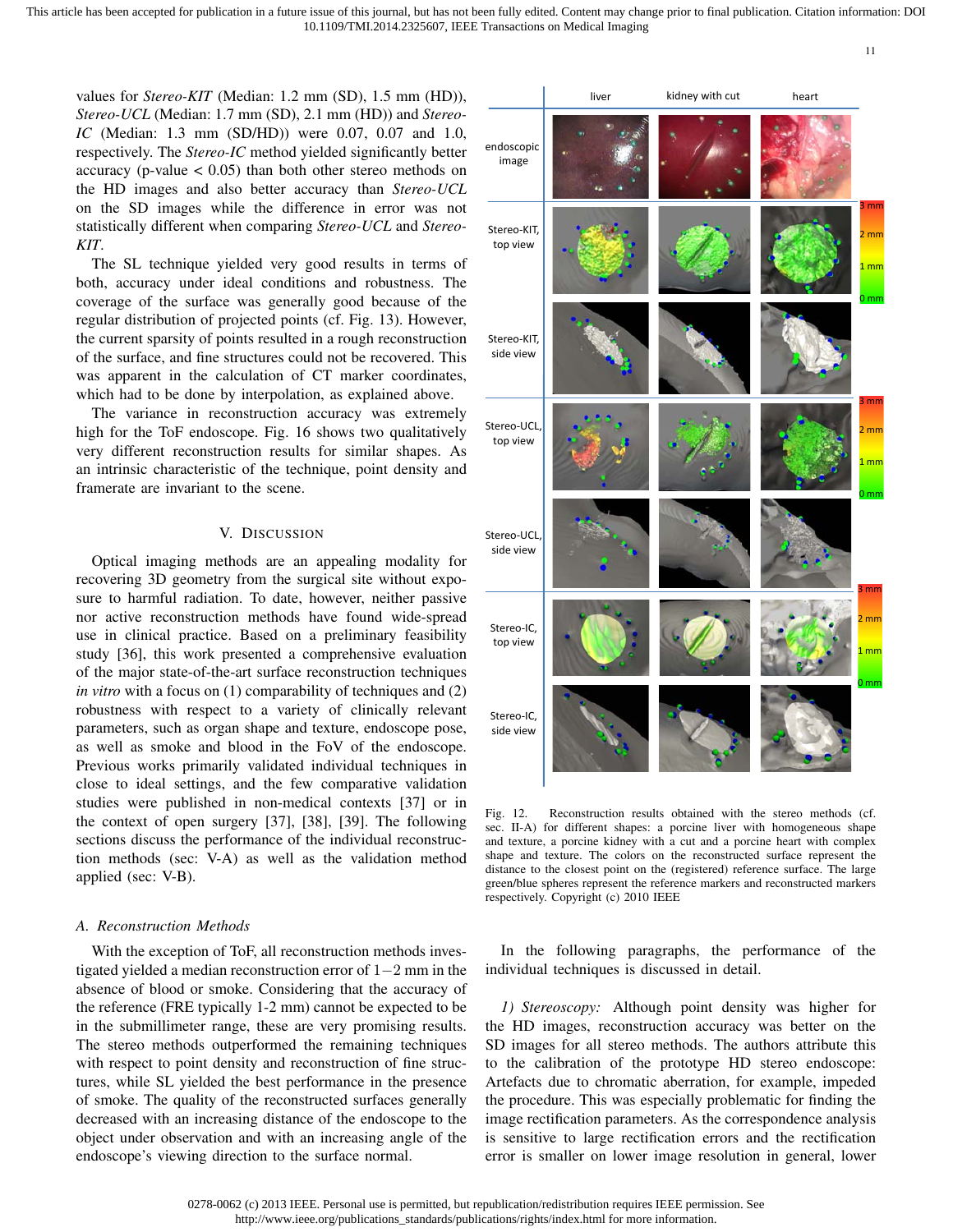

Fig. 13. Reconstruction results obtained with the active reconstruction methods structured light (SL) (cf. sec. II-B) and Time-of-Flight (ToF) (cf. sec. II-C) for different shapes: a porcine liver with homogeneous shape and texture, a porcine kidney with a cut and a porcine heart with complex shape and texture. The colors on the reconstructed surface represent the distance to the closest point on the (registered) reference surface. The large green/blue spheres represent the reference markers and reconstructed markers respectively. Copyright (c) 2010 IEEE



Fig. 14. Reconstruction performance in the presence of smoke. Endoscopic image of a liver (a) and surface reconstruction obtained with the Stereo-KIT algorithm (b) (cf. sec. II-A) and with the prototype structured light (SL) endoscope (c) (cf. sec. II-B). Copyright (c) 2010 IEEE

resolutions yield more robust results. Furthermore, we observed a change in the rectification parameters over time, which can be attributed to jitter (cf. sec. III-C) of the cameras. Although we were able to automatically compensate for this effect to some extent, we think that it could be a relevant issue in practice. We also investigated manual tuning of the parameters for individual data sets and were able to obtain better reconstruction results.



Fig. 15. Reconstruction performance in the presence of blood. Endoscopic image of a liver covered with blood (a) and surface reconstruction obtained with the Stereo-KIT algorithm (b) (cf. sec. II-A), the Stereo-UCL algorithm (c) (cf. sec. II-A), the Stereo-IC algorithm (d) (cf. sec. II-A), the prototype structured light (SL) endoscope (e) (cf. sec. II-B) and the prototype Time-of-Flight (ToF) endoscope (f) (cf. sec. II-C). Copyright (c) 2010 IEEE

The better performance of the stereo algorithms for smaller distances and angles can be explained by negative correlation of disparity and depth as well as the reduced saliency of features with increasing angle and distance. It was not surprising that performance generally decreased in the presence of smoke ( $\rightarrow$  noise) and blood ( $\rightarrow$  homogeneous texture, specular highlights) because of the challenging correspondence analysis in this case. It is worth mentioning in this context that several outliers of the *Stereo-KIT* method occurred in the images without smoke within the *D-Smoke* data set, which explains the decreasing error in the presence of smoke in this case (cf. Fig. 10).

Considering point density, surface coverage and accuracy, the dense reconstruction algorithms (*Stereo-KIT* and *Stereo-IC*) yielded better performance in our study compared to the semi-dense approach (*Stereo-UCL*). However, the median surface coverage was surprisingly good for this method. One major advantage of the sparse method is that it does not require rectification of the stereo images. We attribute the comparably low accuracy of the *Stereo-KIT* method on some of the high resolution images to this effect. Manual observation of the results showed that high errors occurred primarily at image boundaries.

When comparing the two dense stereo methods, we observed that the *Stereo-IC* algorithm showed higher reconstruction accuracy and robustness while the surface coverage was higher for *Stereo-KIT*. In this context, it should be kept in mind that we ran all stereo algorithms on single image pairs with a fixed parameter set without post-processing the resulting meshes. As we determined accuracy as the RMS surface reconstruction error, we included outliers that are usually removed *after triangulation* in the case of *Stereo-KIT*. The fact that the coverage of *Stereo-IC* was lower can partially be attributed to the smoothness constraint: In the case of cuts, for example, the regions of the deeper parts within the cuts had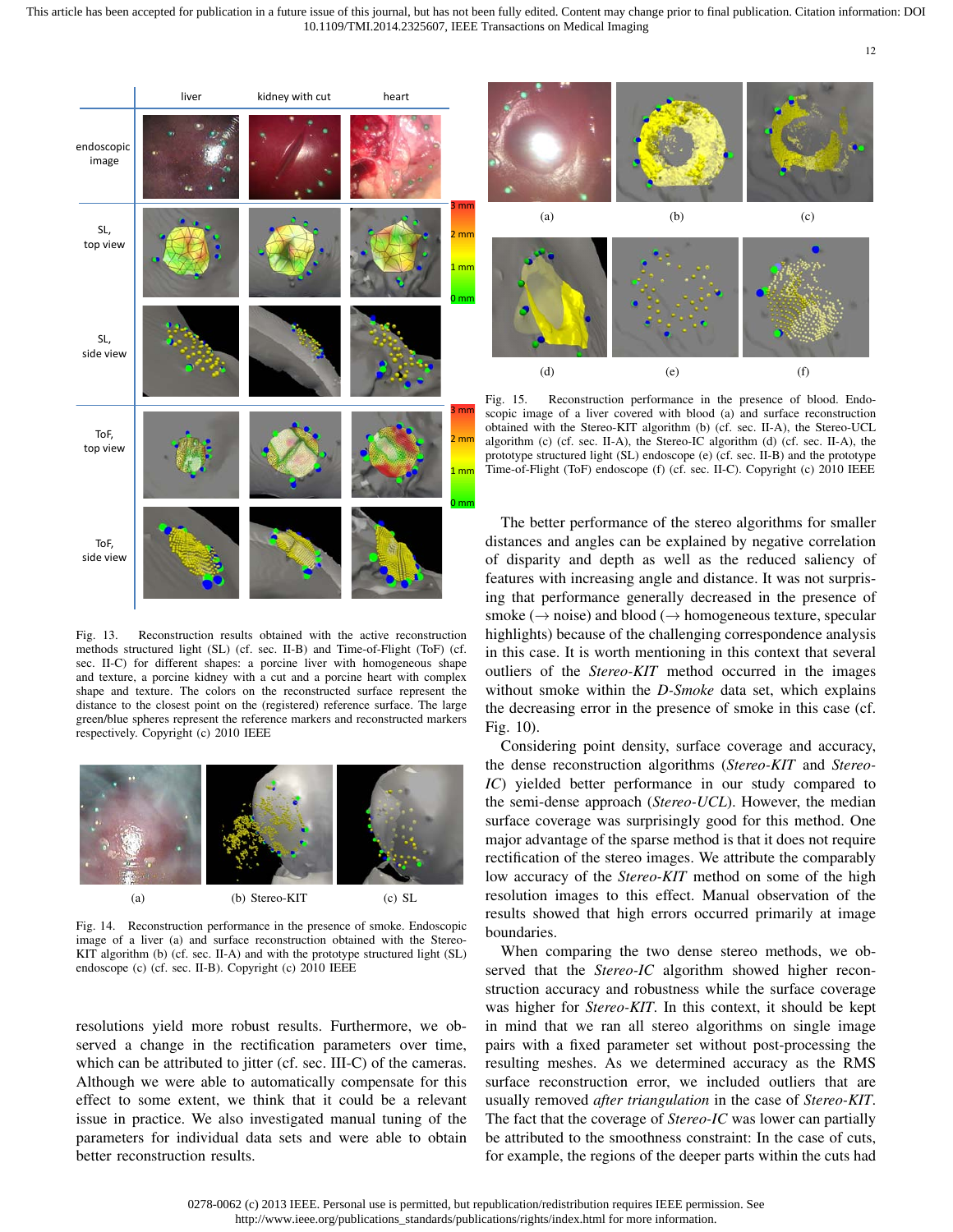no corresponding point for this method, as shown in Fig. 8.

The run-time of the stereo algorithms has been assessed in separate studies. For the *Stereo-KIT* approach, the computed framerates were 14 fps and 10 fps for standard resolution  $(640 \times 480)$  and half-HD resolution  $(960 \times 540)$ , respectively (Machine: i7 930, 2,8GHz, 24GB RAM Tesla C2050 graphics card) [8]. The run-times for the *Stereo-UCL* algorithm were 1 fps (SD;  $720 \times 576$ ) and 0.1 fps (HD;  $1920 \times 1080$ ) (Machine: i7-620M processor with 2 cores at 2.66GHz, 4GB RAM) [13], [16]. According to a recent study [20], the runtime for the *Stereo-IC* algorithm was 20 fps with a cost-volume size 360×288×32 (Machine: i7-3930K, 3.2GHz, 16GB RAM and GeForce GTX 670 2GB graphics card). It also shows linear run-times with respect to the image resolution, e.g. 5 fps for  $720 \times 576$  and 4 fps for  $960 \times 540$  with the depth range 32.

Although all stereo reconstruction methods proposed can be implemented in real-time on the GPU, performance remains an important issue in practice. This is particularly essential when considering a clinical application that requires 3D information in order to guide the surgeon. Video augmentation should be sufficiently fast to maintain video frame rates without lag or impedance to the normal visualization of the surgical site. Also, computational tasks such as registration or biomechanical modelling potentially need further computational resources. The hardware loop to perform overlay of such information is practically feasible but requires customized equipment. Video hardware created for broadcasting has been adapted for intra-operative use, but despite acceptable performance, lag remains an issue. To date, processing HD images in real-time is particularly difficult though with graphics processing units this problem can be overcome with appropriate parallelization.

In general, potential point density of the stereo methods is directly linked to the image resolution of the cameras. Therefore, with the trend in the microelectronics industry of further improving the resolution of imaging chips, point density is likely to increase. Defining the required distribution of points will then be important for optimizing computational performance versus data density.

Despite the issues related to run-time and robustness, stereoscopy is currently the most well-placed technique for translation into clinical practice because stereoscopic hardware for both imaging and display is already used in the operating room, for example with the da Vinci® surgical system (Intuitive Surgical, Inc; Sunnyvale, CA, USA). Other stereo systems are either already available or in development, e.g. by Karl Storz GmbH (Tuttlingen, Germany), Richard Wolf GmbH (Knittlingen, Germany), ConMed Corporation (Utica, NY, USA) and Olympus (Shinjuku, Tokyo, Japan), with more manufacturers looking at entering the market in the near future. It is worth noting that stereo endoscope systems developed in the early days of minimally-invasive surgery were not adopted into wide-spread clinical use, most likely due to the poor ergonomics of head-mounted display systems. However, with recent developments in display technologies and the popularity of 3D video in the entertainment industry, it is likely that the re-emergence of stereo endoscope systems will have a wider impact in surgical practice.

*2) SL:* SL performed comparably to stereo, however, the FRE, which can be regarded as an indicator for the quality of the reference, was higher on average. This can be attributed to the fact that the marker positions needed to be interpolated due to the sparsity of the projected pattern. Hence, we believe that the determined error overestimates the true error more than in the case of stereo.

One advantage of the SL system compared to passive reconstruction techniques is that is does not rely on the automatic detection of intrinsic features. In theory, this makes the surface coverage approximately constant (for a certain projector/camera distance), but we observed a relatively high variance for reasons described below, as shown in Fig. 11. The prototype SL system evaluated in this paper uses a multispectral pattern to solve the active stereo correspondence problem. In comparison to other SL approaches such as phase shifting this has the advantage of acquiring 3D data on a scene in a single snapshot. Also, the spectral sharpness of the color features increases robustness, making them immune to modulation by the background tissue. The probe is compatible with current endoscopic technology, either through scope instrument channel or trocar insertion.

A disadvantage of the prototype system investigated here is the sparsity of projected points which led to a low point density and the need to interpolate most parts of the surface. This can potentially be improved in future device prototypes by increasing the number of fibers or investigating different projection designs. There are also limitations when imaging conditions are less than ideal, for instance blob distortion resulting from an angular pose or a large projector to tissue distance leads to lower reconstruction accuracy. In regions where a significant amount of blood is in the field of view, strong absorption of blue light leads to poor detection of spots in this wavelength range. The colours of the projected spots were also not truly randomized, such that a large area was typically covered by blue spots which were not detected, giving a high variance.

In the presence of smoke, scattering of the projected pattern and a decrease in the number of detected and accurately identified spots potentially result in significant degradation of the reconstructed surface. However, the SL reconstruction results show robust operation in terms of average error when compared to stereo. Due to the heterogeneous nature of the smoke generated, some sections of the tissue were more obscured than others. Thick smoke caused severe distortion of projected spots, higher segmentation errors and detection of numerous false centroids, resulting in a decreased overall detection rate. However, if a spot could be detected, the only observed effect was a slight shift in its actual position, similar to the variability under ideal conditions. In contrast under white light illumination the smoke becomes the dominant salient foreground feature and, as such, is detected by stereo techniques as the surface when the background is difficult to distinguish. Stereo also triangulates a large number of 3D points in a dense reconstruction while the SL system has a much smaller number of more easily recognized large blobs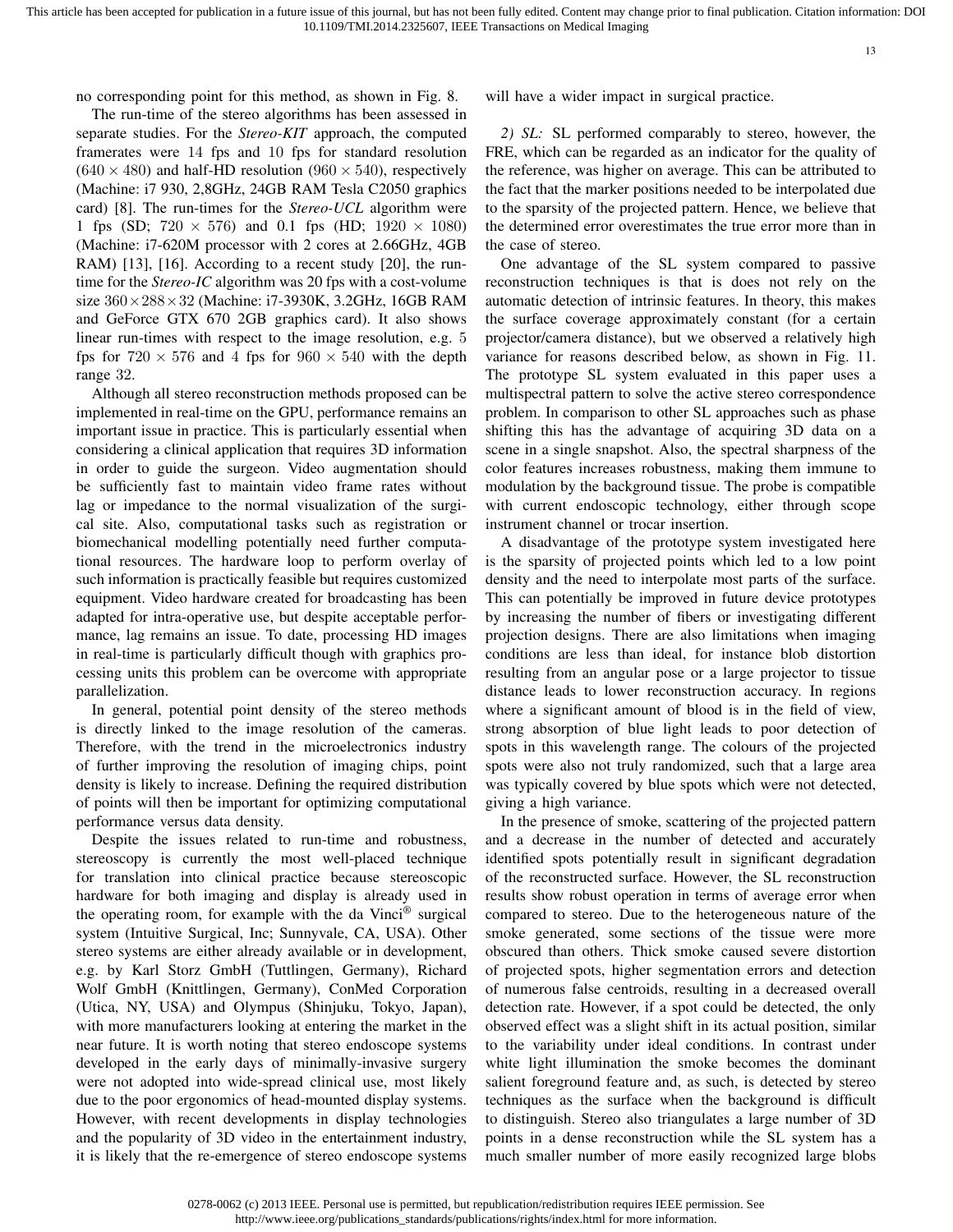to identify.

Another issue of the active stereo technique as implemented here is the requirement for triangulation, which means that the projection axis must be offset from the imaging axis, or a stereo camera system must be used. A related limitation is the need for a separate calibration for each arrangement of the laparoscope and projector since, unlike stereo laparoscopes, their relative positions are not permanently fixed and may change significantly during experiments. For robust and reproducible results future designs will incorporate the illumination scheme into the laparoscope itself either as a separate fiberdelivered system or by launching the pattern into one channel in a stereo endoscope in a manner similar to that proposed by Chan et al. [21].

For the prototype system described here the computation time was approximately 2-3 s in total, almost entirely taken up by the spot detection and labelling algorithm. However, this code has not yet been optimized for speed and could, in principle, operate at real-time rates as demonstrated by current non-surgical commercial systems.

Future work related to the SL prototype system investigated here will focus on three main areas: improving spot detection accuracy, optimizing the projected features themselves and making the SL pattern imperceptible to the user.

*3) ToF:* The ToF endoscope yielded the worst reconstruction results out of all techniques investigated in this study, which can be attributed to a number of different reasons. Most importantly, we used only a preliminary prototype. Many of the problems that we have encountered have already been resolved or are currently being addressed. For example, the SNR and thus the measurement precision in camera direction [25] were very low due to the challenge in transmitting enough light to the tissue. In fact, the inhomogeneous illumination with a radial attenuation of the light led to a particularly bad SNR at the boundaries of the images, which resulted in a rather poor reconstruction accuracy for the markers and thus a relatively high mean FRE of almost 3 mm for the registration with the reference. We partially addressed this issue by temporal averaging over successive frames, but the standard deviation in each pixel was still much higher than that obtained with conventional (non-endoscopic) ToF cameras. In the meantime, major improvements have been undertaken. In particular, the current prototype provides a higher number of lasers and operates at a modulation frequency of 60 MHz, thus yielding a much better SNR. Note that this is possible because in contrast to standard ToF cameras, endoscopic cameras do not need to ensure unambiguous depth ranges of several meters. Another endoscope-related issue we encountered during the experiments was the fact that rotation of the light cable led to a inhomogeneous and changing illumination of the scene because the lasers were continuously assigned to different fibers. In the meantime, a fluid-filled cable is applied, which ensures a much more homogeneous illumination even when the cable is rotated.

Our measurements were further subject to severe systematic errors (cf. sec. III-B). Pixel offsets, resulting from fixed pattern noise and fixed pattern phase noise, for example, are clearly

visible in the range images. A comprehensive calibration would involve acquisition of a large amount of reference data in a high-dimensional space incorporating pixel ID, distance, amplitude, integration time and temperature prior to operation. While this was practically not feasible for the present study, current work with the prototype focuses on practical depth calibration based on state-of-the-art ToF calibration methods [34].

Further issues that potentially contributed to the large error include scattered light, penetration of IR light into the tissue, and multi-path reflections. Although initial works have been proposed to compensate some of these errors (cf. Foix et al. [33]), much more research needs to be directed towards these issues.

On the positive side, ToF is the only technique investigated here that does not require a scanning component or baseline and provides a very high frame rate without relying on sophisticated image processing software. Furthermore, the effect of smoke on ToF reconstruction performance in our study was negligible. We attribute this to the usage of NIR light because smoke light absorption is lower for longer wavelengths [40] and organic smoke particles typically exhibit a lower optical scattering then for visible light [41]. It should further be pointed out that with the release of the Kinect 2 for the Microsoft Xbox 360, the first low-cost ToF camera is now available on the market. This development has led to further improvements of the underlying chip technique, and even more progress can be expected in the future.

In summary, due to the prototype stage of the ToF endoscope applied, no broad conclusions should be drawn from this initial study with respect to the accuracy achievable with ToF endoscopy in general. As a young technique that provides a compact design it has a lot of potential for various applications relying on miniaturization, such as endoscopy.



Fig. 16. Two qualitatively very different reconstruction results (yellow point sets) obtained with the Time-of-Flight (ToF) endoscope. While the left point cloud fits very well to the reference, the right one is erroneous. In the latter case, the standard deviation obtained from temporal averaging over time, was extremely high, indicating a poor signal-to-noise ration (SNR). Copyright (c) 2010 IEEE

#### *B. Study design*

As a unique characteristic of this work, a previously proposed validation protocol was applied to enable a comprehensive description including a detailed error analysis and thus ensure reproducibility of our work. The following paragraphs discuss our study design in detail.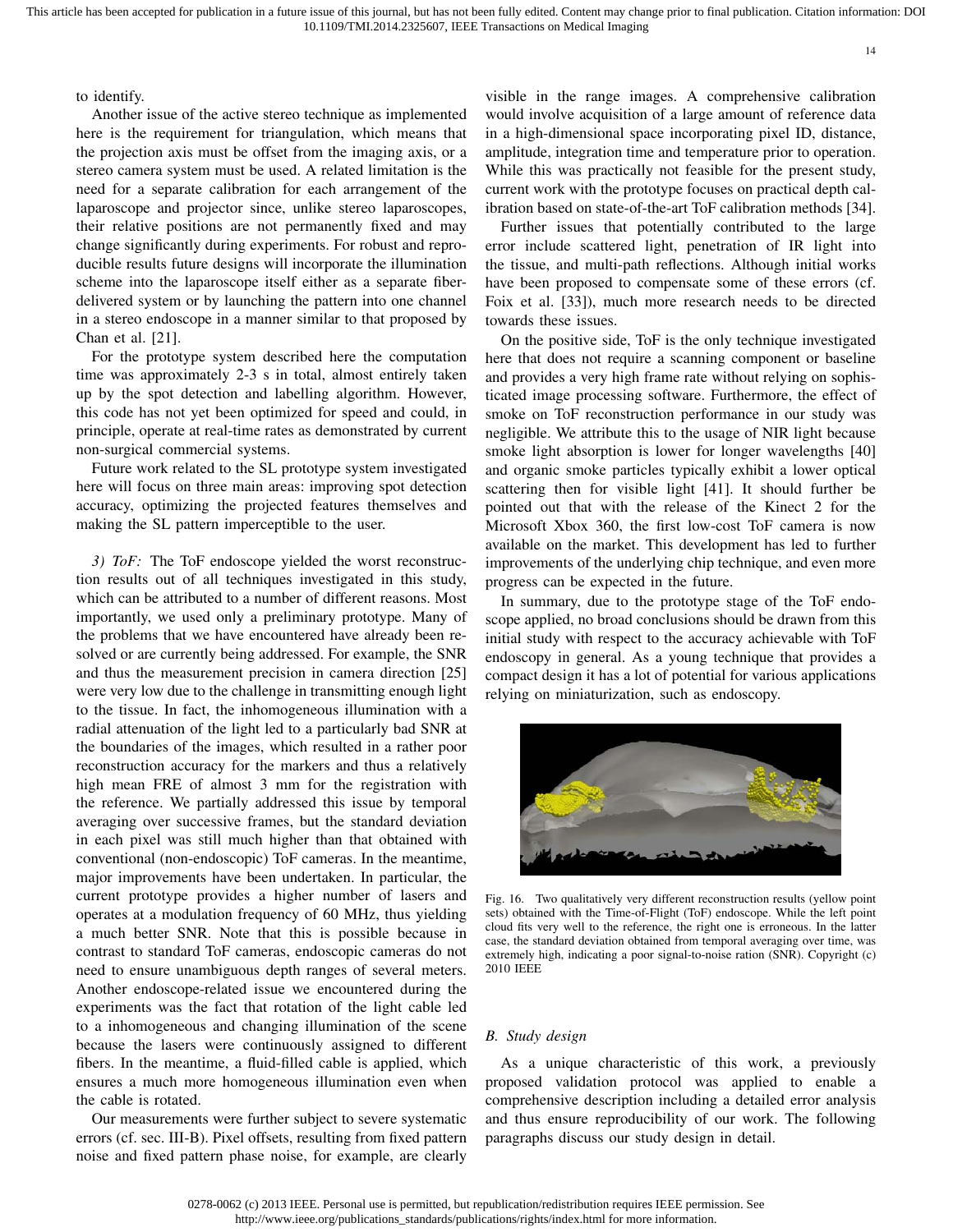*1) Study conditions:* To our knowledge the present study is the first to assess not only accuracy of a given reconstruction technique but also robustness with respect to factors like smoke and blood. While *in vivo* data could provide clinically realistic endoscopic video sequences, generation of adequate reference data is a major challenge, especially due to tissue dynamics. Furthermore, such a setting would not allow for imaging identical objects with different techniques. For these reasons, we chose an *in vitro* setting for this validation with high-resolution CT images serving as reference. This gave us more controllability at the cost of realism.

To minimize the risk of causing changes in shape due to transport of the validation objects our experiments were conducted on the CT stretcher in an interventional radiology suite rather than in an operating room (OR). While this enabled us to provide higher-quality reference images than we could have obtained with an intra-operative CT, for example, this also implied that we did not have the specific conditions (e.g. temperature) an OR would provide. Furthermore, our systems were operated by engineers as opposed to medical staff, and the endoscopes were not hand-held, as they typically are during surgery, but affixed to a mounting device. The reason for this was three-fold. Firstly, this allowed us to acquire comparable images with the different hardware applied. Secondly, the prototype SL system required a calibration of the projector and the camera prior to image acquisition and thus a stable pose of the projector relative to the endoscope at this stage. Finally, temporal averaging for the ToF endoscope data was necessary to acquire meaningful results at this stage.

Another practical issue to be discussed in this context is the calibration of the endoscopes. We observed a small increase in FRE over time, which indicates that the calibration parameters changed over time. However, a full calibration of the endoscopes prior to each image acquisition would not be feasible. Furthermore, while change of focus occurs quite regularly in clinical laparoscopy, all calibration techniques applied in this study assume a constant focus during operation. Although some initial research has been conducted with respect to *online* calibration of optical devices without calibration objects, the issue can be regarded as an unsolved technical challenge. Hence, evaluation studies at a higher level should investigate whether the benefits of 3D reconstruction in a particular clinical context can balance the potential need for leaving the focus unchanged. However, emerging scopes with chip-on-tip designs can solve this issue by having infinite focus.

In this study, smoke was generated with a surgical coagulator. While this yielded realistic images, it should be pointed out that the amount of smoke was not easily controllable. In fact, we initially aimed to generate different amounts of smoke to assess reconstruction accuracy and point density as a function of the amount of smoke present in the scene but then decided against this due to poor reproducibility. Hence, reconstruction results obtained from different endoscopic images in the presence of smoke are not directly comparable. In the case of the stereo methods, for example, we believe that the higher increase in error for the SD images compared to the HD images (cf. Fig. 10) can be attributed to a larger amount of smoke in these images.

To further obtain clinically realistic and challenging endoscopic images, we covered our validation objects with artificial blood. In contrast to smoke, the artificial blood could be distributed in a manner that allowed for imaging of almost identical scenarios with the different techniques. Real blood would have yielded even more realistic absorption/reflection properties, due to, for example, the presence of hemoglobin which is particularly relevant in the context of SL reconstruction. Porcine blood with anticoagulant or out-of-date human blood bags could be a solution to this problem although other forms of haemoglobin such as methaemoglobin may form which also have different absorption spectra. Overall, more realistic studies with larger data sets are required for a more comprehensive evaluation of reconstruction robustness in the presence of blood.

We focused on reconstructing organs of different shape and texture. Future studies could incorporate additional clinically relevant objects such as medical instruments. In particular, reconstruction accuracy in the presence of fine structures such as needles or threads could be interesting and could allow us to understand performance in regions affected by shadows.

We had originally planned acquisition of much more data sets within the two days scheduled for the experiments. However, despite several test runs we underestimated acquisition time. Based on our experience and considering the immense resources required for such a comparative validation study (in our case more than ten researchers in addition to medical staff for two full days and nights for the raw data acquisition in addition to extensive image post-processing times), we do not consider an even larger *in vivo/in vitro* validation study of this kind feasible. Standardized phantoms (cf. e.g. *www.open-CAS.com*) could be a solution to the problem because they would allow for acquisitions to be performed at different locations and times. This would also overcome the issue of advanced hardware; a new device would not require repetition of the entire experiment. While phantoms are not as realistic as real organs this approach would at least allow for comparability at acceptable costs.

Future validation studies with advanced devices that are ready for clinical application should focus on clinically realistic conditions, with medical staff operating the equipment in the operation room, even if this comes at the cost of loss of control. In this context, practical aspects such as sterilization, workflow issues related to calibration of devices and human factor issues should also be investigated. Furthermore, a specific hypothesis in a specific clinical context (cf. [14]) should be tested in this case.

*2) 3D reconstruction methods:* This was the first study to validate the main optical laparoscopic surface reconstruction techniques that work on single images in a comparative manner. We consciously excluded methods that require movement of the scope, such as structure-from-motion or Simultaneous Localization and Mapping (SLAM) for two reasons: to focus on those techniques that are suitable for non-rigid environments at present and to ensure comparable acquisition conditions across techniques.

A disadvantage of our study could be seen in the fact that we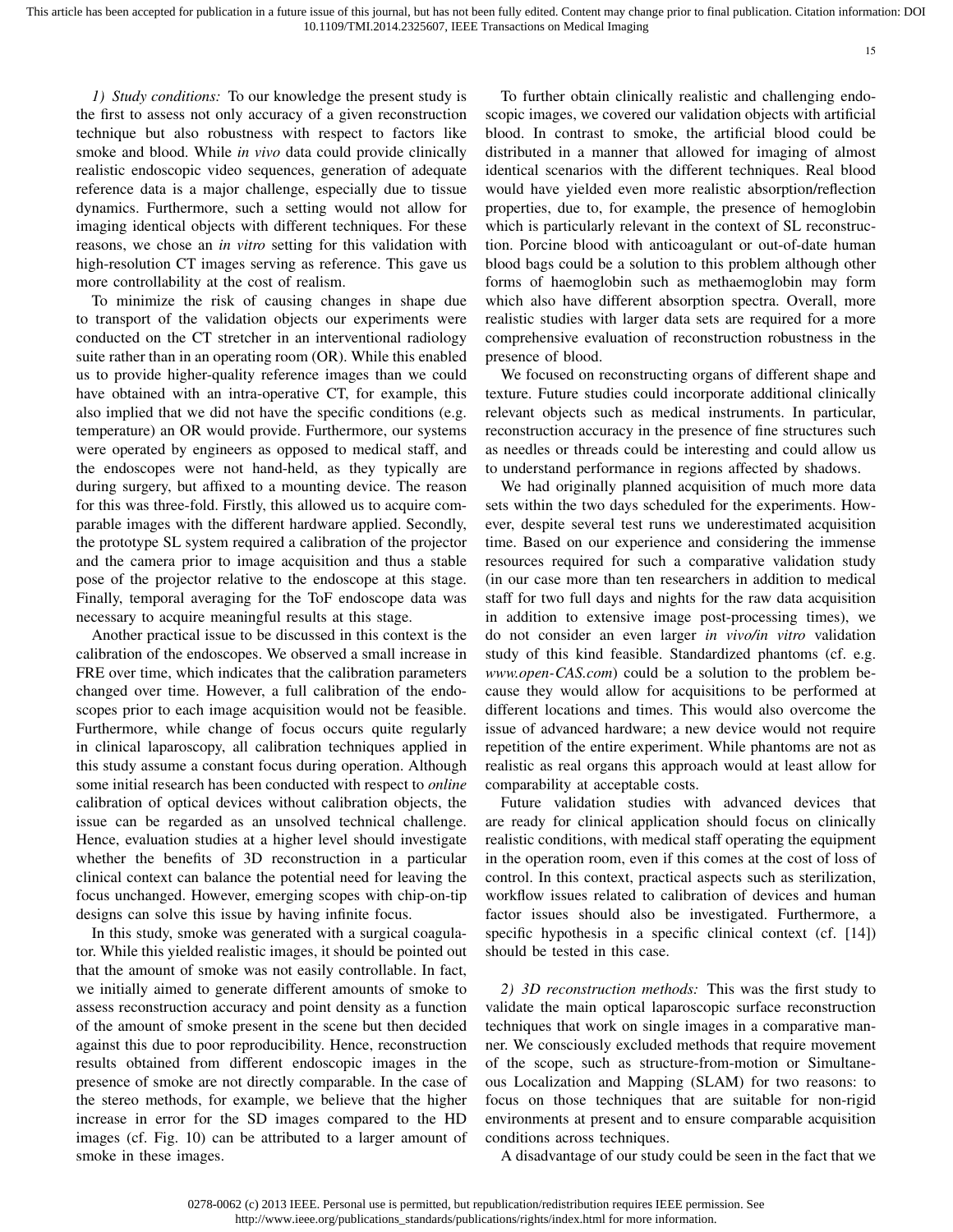investigated only one specific SL endoscope and one specific ToF endoscope and that most of our hardware was still in a prototype stage. Hardware modifications would require us to repeat all the image acquisitions. Still, with the only ToF endoscope prototype that we are aware of, one of the very few SL endoscopic systems, and one of the first HD stereo endoscope systems available, we did evaluate state-of-the-art techniques in optical surface reconstruction. A general solution to this issue would be to design standardized phantoms and acquisition protocols as discussed above. In this case, however, the measurement would not be performed on real tissue.

Comparative assessment of passive methods only would be much more straightforward due to the reduced hardware complexity, as demonstrated by Seitz et al. [37]. In this case, however, care should be taken when designing the data acquisition protocol for calibration. Algorithms based on Shape-from-Shading (SfS) [42], Shape-from-Focus [43] and photometric stereo [44], for example, require more data than that used for stereo calibration. In fact, we considered including SfS algorithms after conducting the experiments for this study but failed because of the missing calibration of the light source.

In this work, reprojection/ray fitting errors were used as an indicator for the quality of camera calibration, but direct estimates  $\hat{E}_{M_i}$  of the error of the different reconstruction techniques were not available. For the stereo based approaches, such errors could in theory be estimated by monitoring the value of the similarity metric used for correspondence. For example high correlation values could be associated with reliable matches. However, this alone is insufficient when dealing with homogeneous surfaces and potentially other image characteristic such as local texture measures would need to be incorporated. Obtaining a meaningful quantitative prediction of the 3D reconstruction error remains subject of further research. For the SL system investigated here, the size and shape (e.g. circle vs ellipsoid) of the blobs could be used as indicators for reconstruction accuracy, but again, inferring a quantitative estimate of error requires further research. In the case of ToF, initial work on estimating the pixel quality has been conducted. Reynolds et al. [45], for example, applied a random forest based approach to assign a confidence value between 0 and 1 to each ToF pixel taking into account a variety of different parameters such as the measured amplitude and the object's shape. Future work should be directed to explicitly estimating the error (e.g. in mm) for each surface point.

*3) Reference:* One issue related to reference generation is that *in silico* validation is not possible due to the *comparative* validation strategy. Instead, real objects with known shape and a known pose relative to the camera coordinate systems are required. While generating the reference shape using CT data or scanning devices is feasible, computing the pose remains a great challenge. One possible approach involves calibration of the reference image modality (e.g. a CT scanner or a laser range scanner) with the endoscopes. This could be done by optically tracked markers attached to the different devices, for example, but would add even more complexity to the hardware setup and the acquisition protocol. Maybe most importantly, we did not manage to generate a reliable hand-eye calibration with the ToF endoscope due to the temperature dependent systematic error.

We used CT data as reference and applied a point-based registration of the camera coordinate system with the CT coordinate systems. One drawback of this method is that the quality of the reference depends on the quality of the reconstruction technique, because it relies on the 3D reconstruction of points detected in camera images using the techniques evaluated here. This was particularly crucial in the case of the active reconstruction techniques. Due to the radial attenuation of light in the ToF images, the SNR at the boundaries and thus the reconstruction accuracy of the markers was rather poor. In fact, we obtained a mean FRE of almost 3 mm. In the case of SL, one issue was the sparsity of reconstructed points. The 3D marker positions needed to approximated (cf. sec. III-E), which comes at the cost of reduced accuracy of the reference. While the stereo methods generally yielded a good FRE of the order of magnitude of 1 mm, one issue is that marker reconstruction is potentially prone to error due to specular reflections on the marker surfaces. Hence, we recommend markers with duller surfaces for obtaining an even better reference.

A further issue is that the reference CT and the endoscopic images could not be acquired simultaneously. Ensuring that there is no deformation between reference data acquisition and observing the tissue with a laparoscope turned out to be a practical challenge. However, the relatively low FRE of 0.6 mm for registering different CTs of the same organ suggests that only minor changes in shape occurred.

*4) Validation criterion, comparison function and quality index:* We measured the RMS surface distance and the number of points to quantify reconstruction performance. For this purpose, the nearest neighbor function based on the Euclidean distance was applied to establish correspondences between a reconstructed surface and the reference surface. We have also considered accounting for anisotropic reconstruction errors by using a weighted distance, as proposed in [46], [47], but this would have implied estimating a covariance matrix of localization error for each reconstructed point and thus led to a much higher complexity.

Reconstruction robustness to a number of factors, such as the endoscope pose and the presence of smoke in the scene, was assessed for the first time. Future studies with more mature hardware (in the case of SL and ToF) should further investigate robustness to tissue and endoscope motion as well as to varying lighting conditions.

Run-time, although an important factor for intra-operative applications, was not separately assessed in this study because the different techniques were all implemented in different programming languages and run on different machines. Still, previous publications allowed for a comparison of the different techniques with respect to this parameter.

We also considered comparing surface descriptors, such as vertex normals, or curvature-based measures like mean and Gaussian curvature, curvedness or shape index. Typically, these measures are computed directly on the mesh data based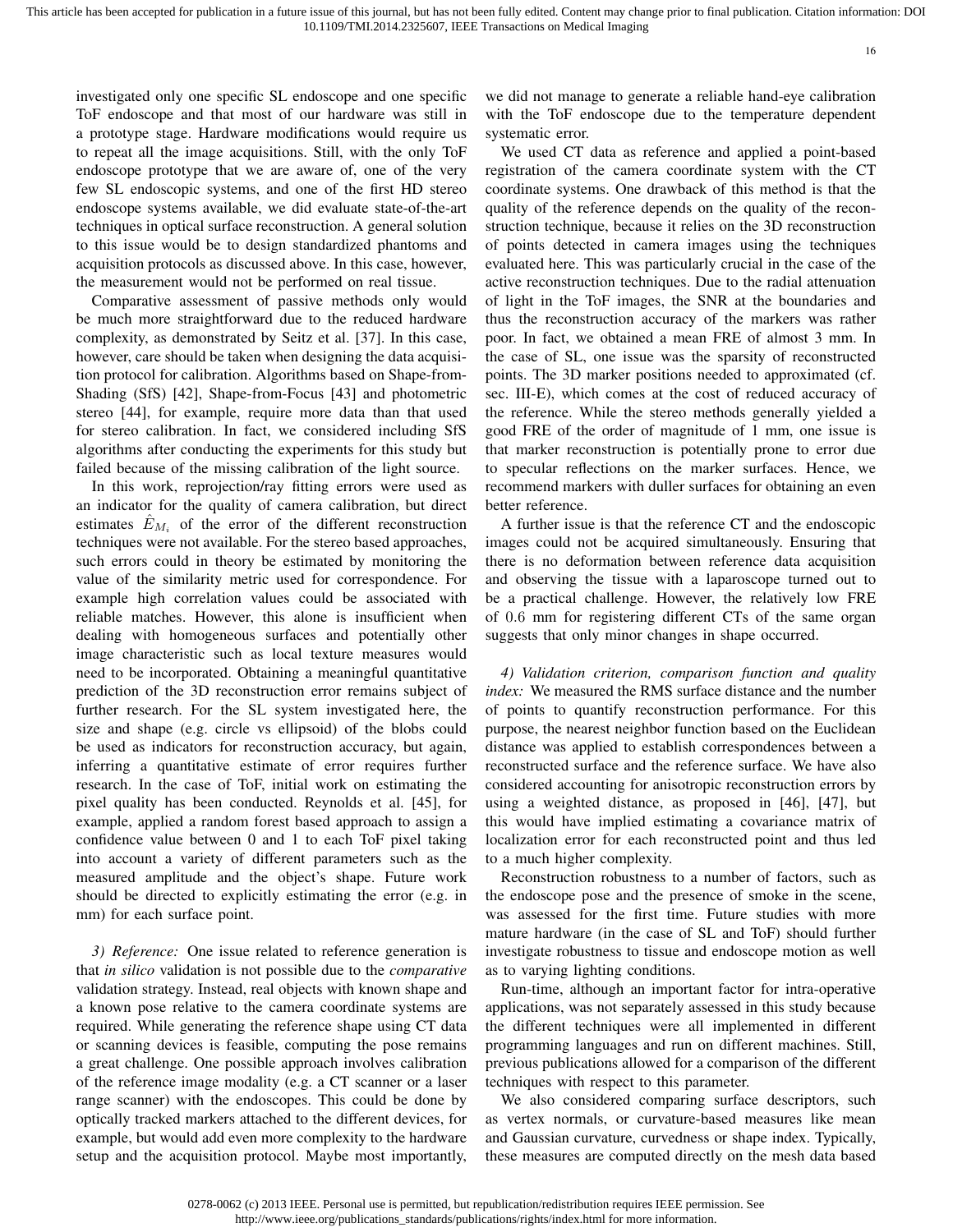on vertex connectivity, which, however, leads to an extremely high sensitivity to noise, as discussed in [48]. An alternative approach to computing surface descriptors involves the interpolation of a simple shape, such as a quadric, in the local neighborhood of each vertex, and to use the curvature properties of this shape [49]. This approach is much more robust to noise [48] but raises the issue of choosing an appropriate size for the neighborhood, which - on the one hand - should contain a sufficient number of points to do the interpolation and - on the other hand - should not be too complex due to the required approximation by a simple shape. As we were not able to generate coherent descriptor values for varying numbers of points and noise levels even for identical underlying meshes, we decided against surface descriptors as validation criterion.

Currently, novel technical solutions often lack wide-spread acceptance among physicians who tend to be reluctant to change their established techniques. The lack of acceptance for clinical use is partly due to a suboptimal integration of the proposed systems into the clinical workflow. Future studies should thus focus on validation criteria related to workflow integration and human factor issues. Among others, time for training and setup as well as usability of user interfaces and displays should be assessed. A comprehensive evaluation would further require a detailed cost analysis.

## VI. CONCLUSION

To our knowledge, this is the first study that provides an in-depth insight into the potential and limitations of state-ofthe-art laparoscopic surface reconstruction techniques. Based on our results as well as the recently published review on the different techniques [5], the strengths and weaknesses of the individual techniques investigated here can be summarized as follows:

The main advantages of stereoscopy is that it can be used with standard laparoscopic equipment and can therefore already be applied in the clinical setting. Both accuracy and point density are high, and even fine structures can be reconstructed. A current drawback is that stereo-based approaches are computationally demanding, and performance depends highly on the scene and the paucity of textural information.

In contrast, active techniques require additional light to be introduced at the surgical site and as a result can reliably deliver dense depth maps at high update rates because they do not rely on natural features. A common limitation is the required hardware equipment adaptation, which becomes important in the context of workflow integration and costs. The prototype SL device showed that reconstruction accuracy close to that of stereo could be achieved, although with much lower density. Further iterations of the device and the shape of the projected features will allow for further increases in accuracy and reconstruction density. ToF, as the youngest technique, is still subject to severe systematic errors and noise. Although it is not yet ready for clinical application, it has potential as the only method that can generate dense depth maps in real-time without requiring a baseline.

Common to all techniques is that robustness (with respect to smoke and bleeding, for example) must be improved. Also, online calibration to cope with changes in focus, for example, remains a technical challenge to be addressed though newly emerging scopes with chip-on-tip designs can solve this by having infinite focus.

In conclusion, the study suggests that robustness to the widely varying clinical challenges is practically not likely in the short term with any of the methods reviewed here. Despite the potential of the relatively new laparoscopic active surface reconstruction methods based on SL and ToF, stereo is currently the only practical and feasible approach to obtaining 3D information during surgery because stereo endoscopes are already used in clinical practice.

#### VII. ACKNOWLEDGEMENTS

The authors would like to thank Richard Wolf GmbH for providing the ToF endoscope and the HD stereo endoscope for this study. Many thanks also go to Martina Jochim (Department of Radiology, DKFZ) and Alfred Franz (Computerassisted Interventions, DKFZ) for helping with the data acquisition and processing. Finally, the authors would like to acknowledge the funding support of ERC grant 242991, and NIHR i4i grant II3A110910038 as well as the Royal Academy of Engineering/EPSRC Research Fellowship, Imperial College Junior Research Fellowship, the European Social Fund of the State Baden-Wuerttemberg, and the German Research Foundation (DFG; PD 15577, Research Training Group 1126 and Transregional Collaborative Research Centre 125) for supporting this work.

#### **REFERENCES**

- [1] K. Cleary and T. M. Peters, "Image-guided interventions: Technology review and clinical applications," *Annu Rev Biomed Eng* 12, pp. 119– 142, Aug 2010.
- [2] B. Glocker, A. Sotiras, N. Komodakis, and N. Paragios, "Deformable medical image registration: Setting the state of the art with discrete methods," *Annu Rev Biomed Eng* 13(1), pp. 219–244, 2011.
- [3] P. Markelj, D. Tomanzevic, B. Likar, and F. Pernus, "A review of 3D/2D registration methods for image-guided interventions," *Med Image Anal* 16(3), pp. 642 –661, 2010.
- [4] J. P. W. Pluim, J. B. A. Maintz, and M. A. Viergever, "Mutualinformation-based registration of medical images: a survey," *IEEE Trans Med Imaging* 22(8), pp. 986–1004, 2003.
- [5] L. Maier-Hein, P. Mountney, A. Bartoli, H. Elhawary, D. Elson, A. Groch, A. Kolb, M. Rodrigues, J. Sorger, S. Speidel, and D. Stoyanov, "Optical techniques for 3d surface reconstruction in computer-assisted laparoscopic surgery," *Med Image Anal* 17, pp. 974–996, 2013.
- [6] M. Hu, G. Penney, P. Edwards, M. Figl, and D. Hawkes, "3D reconstruction of internal organ surfaces for minimal invasive surgery.," in *International Conference on Medical Image Computing and Computer-Assisted Intervention (MICCAI)*, 10(1), pp. 68–77, 2007.
- [7] P. Mountney and G.-Z. Yang, "Motion compensated SLAM for image guided surgery," in *International Conference on Medical Image Computing and Computer-Assisted Intervention (MICCAI)*, pp. 496–504, 2010.
- [8] S. Röhl, S. Bodenstedt, S. Suwelack, H. Kenngott, B. P. Müller-Stich, R. Dillmann, and S. Speidel, "Dense GPU-enhanced surface reconstruction from stereo endoscopic images for intraoperative registration," *Med Phys* 39(3), pp. 1632–1645, 2012.
- [9] T. T. Wu and J. Y. Qu, "Optical imaging for medical diagnosis based on active stereo vision and motion tracking," *Opt Express* 15, pp. 10421– 10426, Aug 2007.
- [10] R. Richa, P. Poignet, and C. Liu, "Efficient 3D tracking for motion compensation in beating heart surgery," in *International Conference on Medical Image Computing and Computer-Assisted Intervention (MIC-CAI)*, pp. 684–691, 2008.